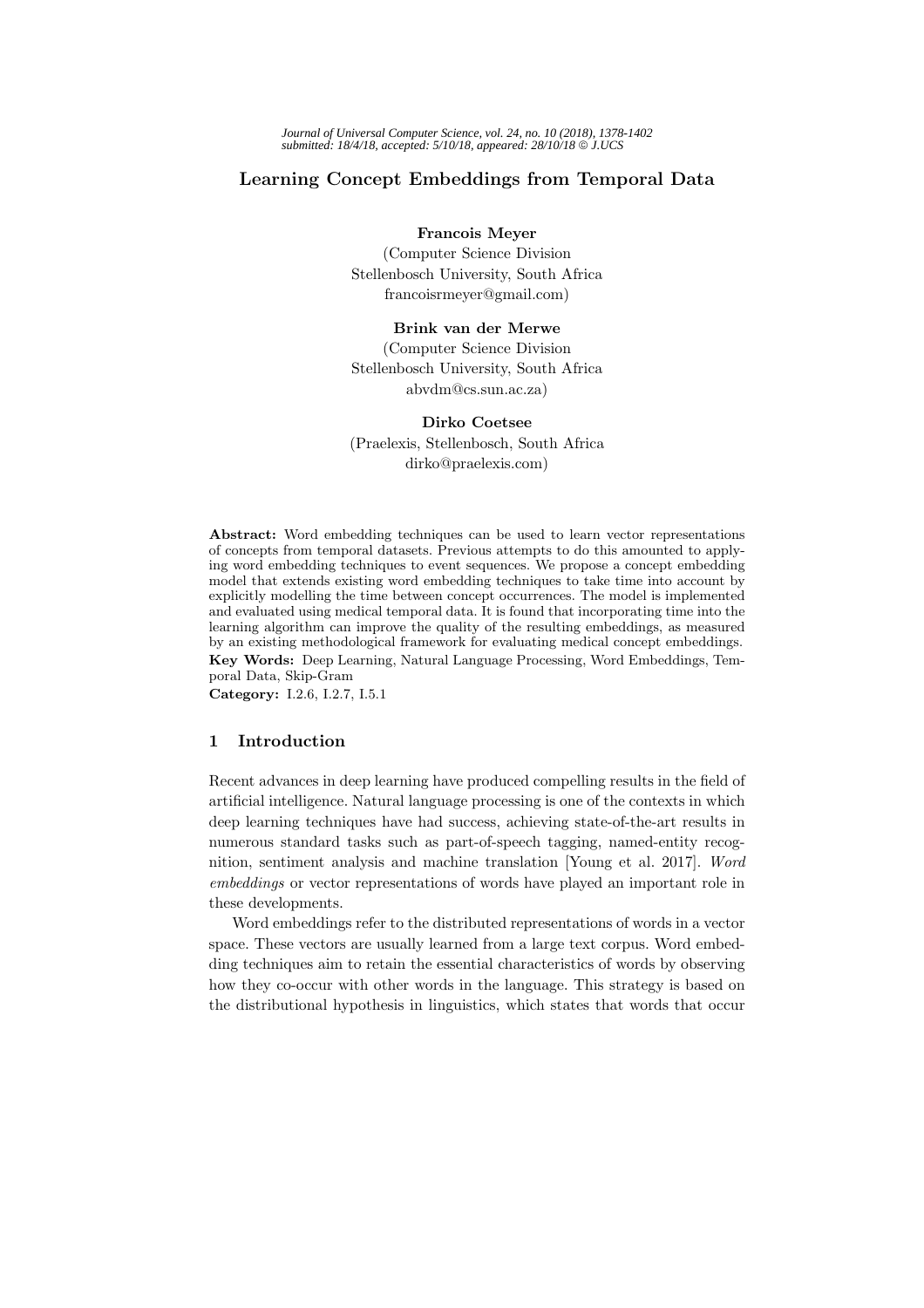in similar contexts tend to have similar meanings [Firth 1957]. Words with similar meanings or functions often have embeddings that are close to each other and the linguistic relationships between words are often reflected in the relative positions of word embeddings in the vector space [Mikolov et al. 2013b].

Using word embeddings to represent words improves performance in various tasks in natural language processing [Young et al. 2017]. The alternative is to use one-hot encoding to obtain vector representations for words. This entails representing each word as a vector of length  $V$  (the size of the vocabulary) with zeroes at all its indices except for a 1 at the index assigned to the word being represented. This reduces words to atomic symbols. It leads to high-dimensional representations for words (the dimensionality is equal to the size of the vocabulary) and fails to capture any useful information about the words. Word embedding techniques produce dense, low-dimensional representations (usually 50 to 300 dimensions) for words that capture relationships between words. The information encoded in these representations can be used by algorithms for downstream tasks, leading to improved performance.

In 2013 Mikolov et al. proposed Word2Vec [Mikolov et al. 2013a, Mikolov et al. 2013b], two architectural variants (skip-gram and continuous bag-of-words) of a model capable of efficiently learning word embeddings from much larger text corpora than previous techniques [Deerwester et al. 1990, Bengio et al. 2003, Collobert and Weston 2008, Collobert et al. 2011]. Word2Vec achieved remarkable results in capturing the syntactic and semantic properties of words (as measured by evaluation methods that test how well the embeddings capture specific properties of words such as relatedness and analogous relationships).

The idea of learning low-dimensional representations has been extended to concepts in other domains besides natural language processing such as medicine [Choi et al. 2016a, De Vine et al. 2014, Choi et al. 2016b], microbiology [Asgari and Mofrad 2015], and recommender systems [Barkan and Koenigstein 2016, Krishnamurthy et al. 2016]. In these settings the goal is to learn vector representations for the concepts in the domain (concept embeddings) that capture properties that are relevant and meaningful within the specific domain. Instead of learning linguistic properties by observing the co-occurrences of words in a text corpus, the idea is to learn domain-specific properties by observing the cooccurrences of concepts in some other setting. We are interested in the case of temporal sequences of events, where every event corresponds to the occurrence of a certain concept at a specific point in time. In the temporal setting the term co-occurrence refers to events that occur close to each other in time.

The medical domain will be used as an example throughout this paper to demonstrate the techniques related to concept embeddings. The concepts for which embeddings are learned in the medical domain are medical phenomena such as symptoms, diseases, treatments and procedures. The setting in which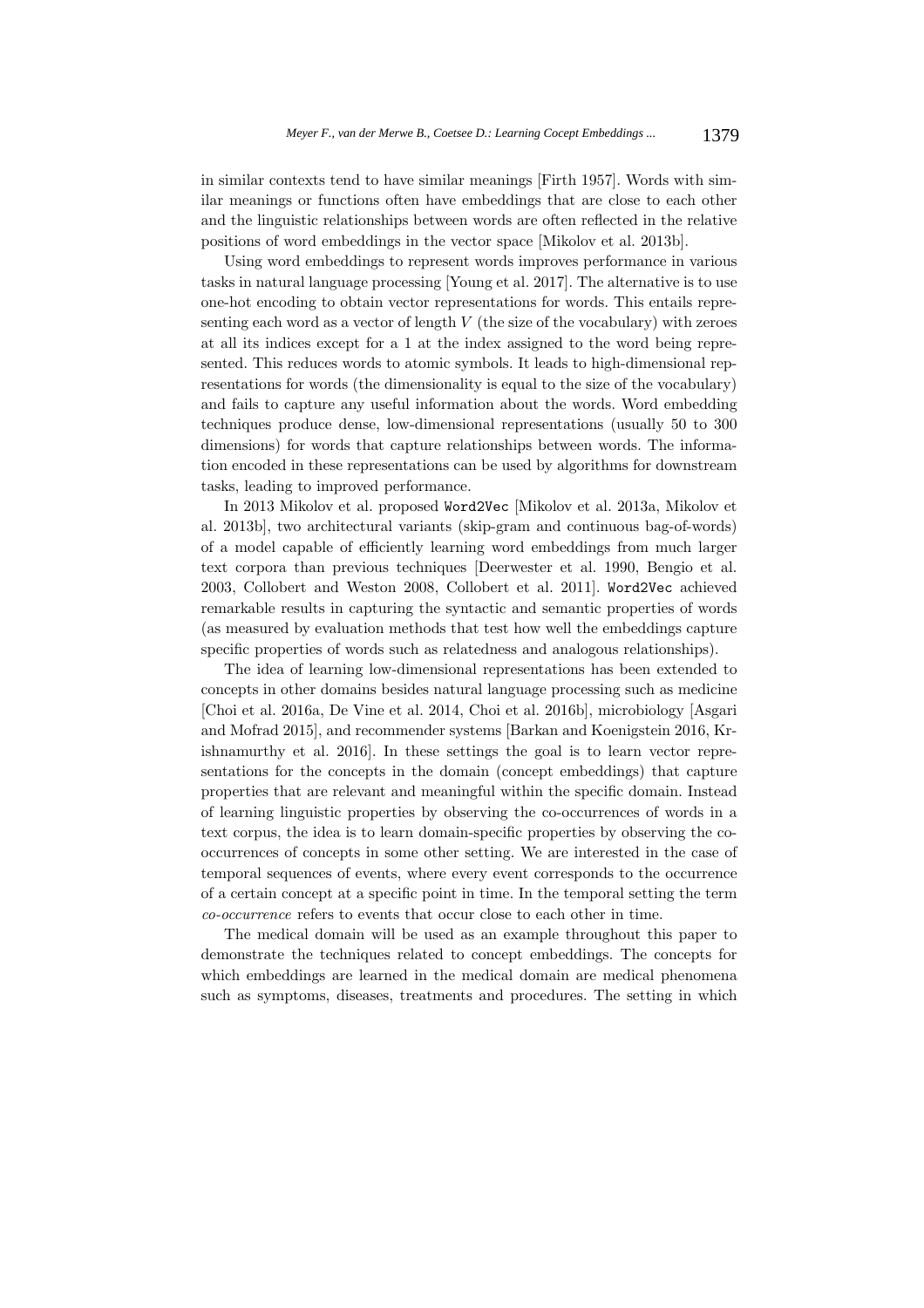the concept embeddings are learned is the medical histories of patients. The medical history of a patient can be viewed as a temporal sequence of events (e.g. observations, diagnoses, prescriptions), each associated with the occurrence of a medical concept (e.g. symptoms, conditions, medications). Observing which medical phenomena often occur close to each other can reveal medically significant properties of the concepts, since the co-occurrences are often causal in nature [Fedak et al. 2015].

The idea of learning vector representations for concepts in domains other than natural language processing leads to the question of which properties should be captured by these representations. The goal with word embeddings is to capture semantic and syntactic properties, but the goal with medical concept embeddings would be to capture properties that would be meaningful in a medical context such as disease types and treatment effects.



Figure 1: Word embeddings that capture semantic properties (left) and medical concept embeddings that capture causal relationships (right).

Concept embeddings have been learned by applying existing word embedding techniques, mainly Word2Vec, to temporal sequences of concept occurrences [Choi et al. 2016a, Choi et al. 2016b, Krishnamurthy et al. 2016]. The temporal sequences are transformed to sentences in which the words represent the concepts occurring in the sequences. This strategy, however, does not exploit any of the available temporal information except event order. Cai et al. improve on this by simultaneously learning medical concept embeddings and the temporal scopes of medical concepts [Cai et al. 2018]. They incorporate time into the model by learning weights for medical concepts for a number of discrete time periods.

The main contribution of this paper is an embedding technique designed specifically to learn concept embeddings from temporal data. By proposing a new model this paper avoids the reliance on word embedding techniques that limited previous similar efforts. We propose Time2Vec, a modification of the Word2Vec skip-gram model that incorporates the factor of time in learning concept embeddings from temporal data<sup>1</sup>.

 $^1$  The implementation of  $\tt Time2Vec$  that accompanies this paper has been made avail-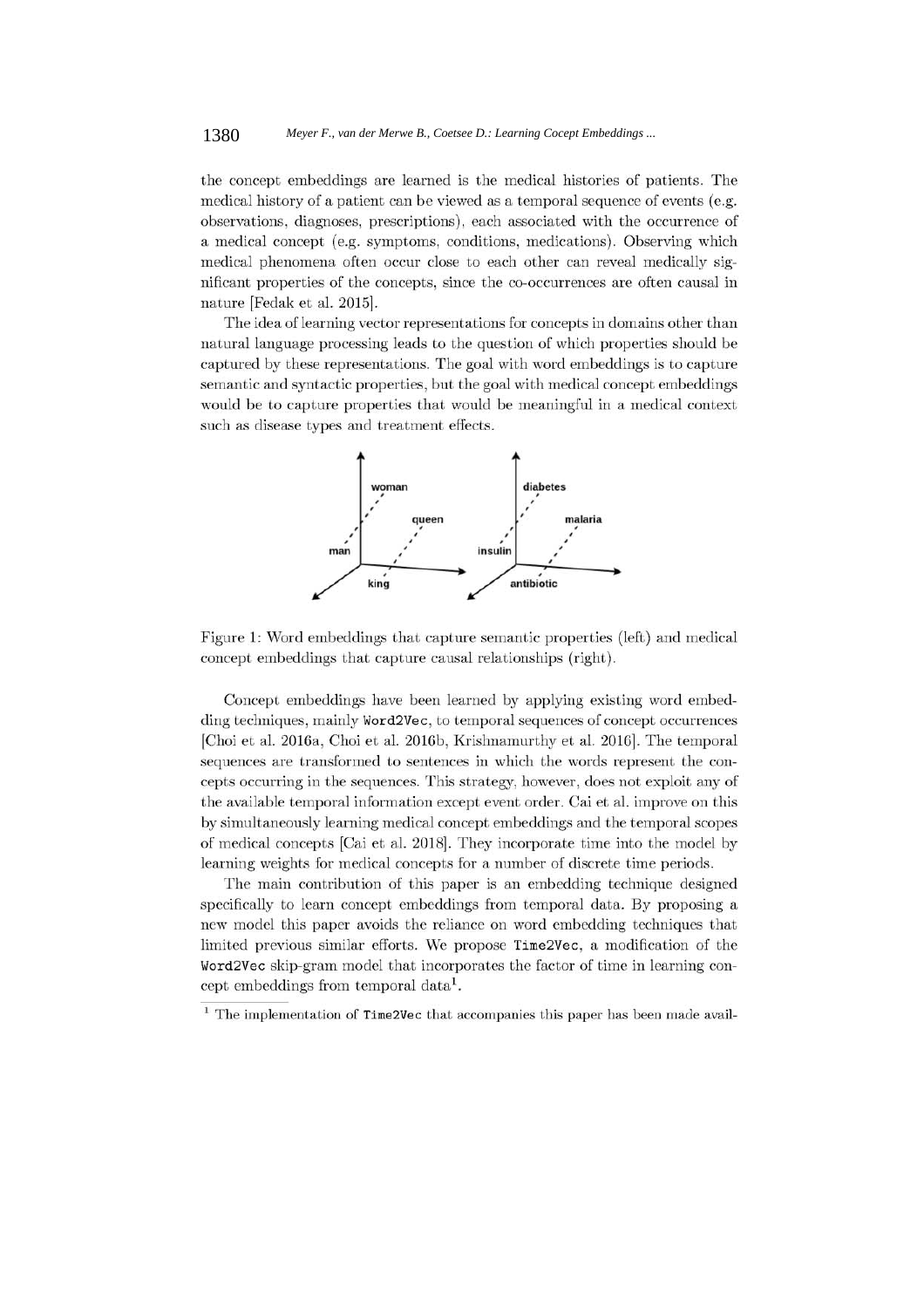The rest of the paper is structured as follows. Section 2 discusses the algorithms underlying existing word embedding techniques, how they have been used to learn concept embeddings and their shortcomings in this regard. Section 3 describes the method proposed by this paper to learn concept embeddings from temporal data and details the implementation of it. Section 4 presents the results obtained by applying this method to a medical data set and how it compares to existing approaches. Lastly, Section 5 discusses the conclusions reached by this investigation and proposes a few possible directions for future research.

# **2 Background**

Word embeddings were brought to the forefront of natural language processing research by Mikolov et al. [Mikolov et al. 2013a]. They presented Word2Vec, two methods for learning word embeddings: skip-gram and continuous bag-ofwords (CBOW). We will focus on the skip-gram model, since it performs better on most tasks [Mikolov et al. 2013a] and is the method usually used to learn concept embeddings [Choi et al. 2016a, Barkan and Koenigstein 2016, Asgari and Mofrad 2015].

## **2.1 Skip-gram**

The objective of the skip-gram training algorithm is to learn word embeddings that can be used to predict a word's surrounding words in a sentence. Two vector representations, an input embedding and an output embedding, are learned for each word. The input embedding represents a word when it is used to predict surrounding words, while the output embedding represents a word when it is the target word being predicted. The final embeddings produced by the model use the input embeddings to represent the words. The algorithm moves through the entire training corpus, using the centre word of each training window (a specified number of consecutive words) to predict the other words in the window. The word embeddings are learned to improve the word prediction accuracy, maximising the log-likelihood

$$
J(\theta) = \frac{1}{T} \sum_{t=1}^{T} \sum_{-k \le j \le k, j \ne 0} \log p(w_{t+j}|w_t; \theta),
$$
 (1)

where  $w_1, w_2, \dots$  is the sequence of words in the training corpus, T is the length of the sequence, k specifies the training window size, and  $p(w_{t+i} | w_t; \theta)$  is the probability of the word  $w_{t+j}$  occurring in the training window of the centre word  $w_t$  as predicted by the model. The log-likelihood is a function of the model

able at https://github.com/francois-meyer/time2vec.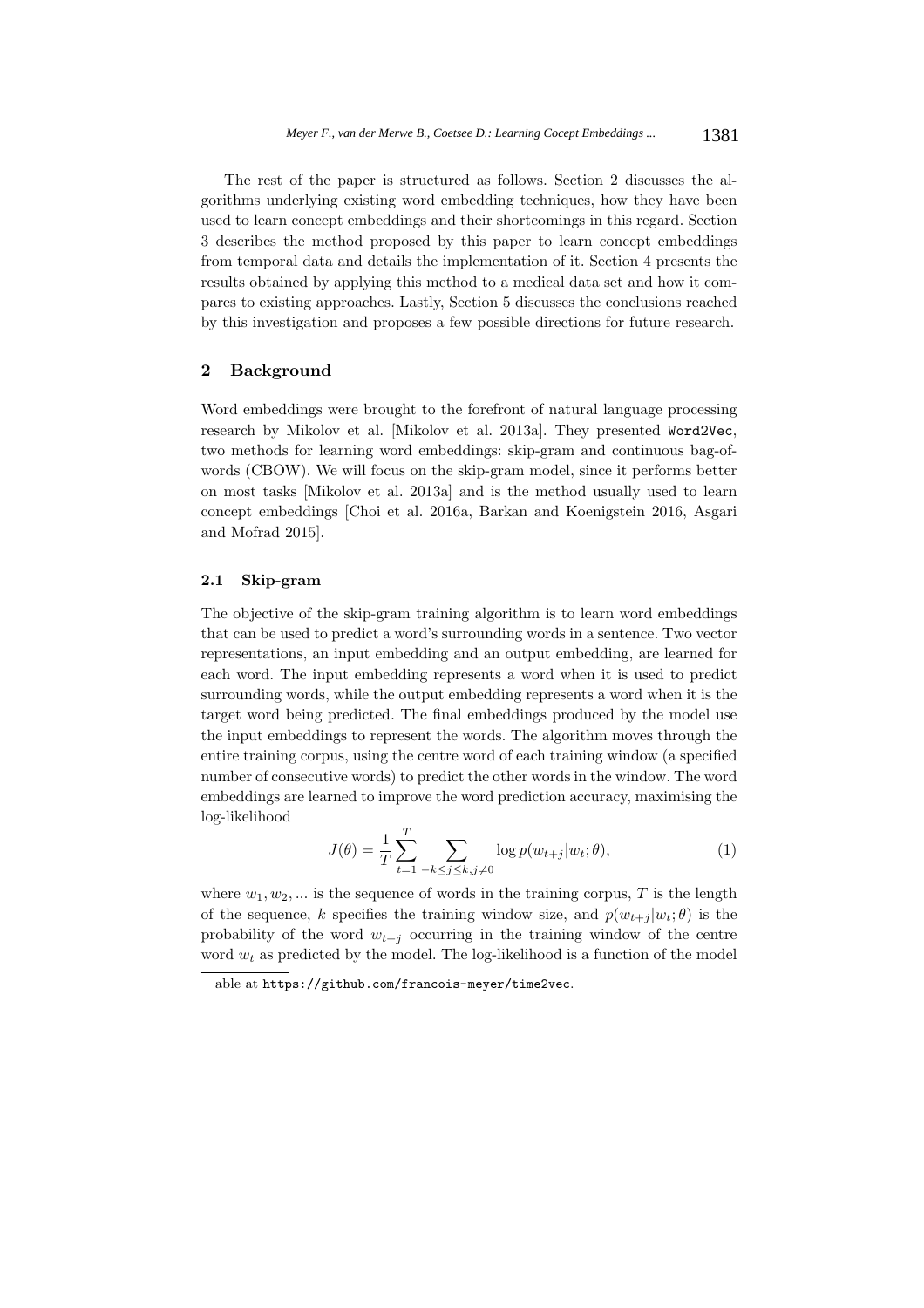parameters  $\theta$  (the set of word embeddings) given the training corpus. Maximising it is equivalent to minimising the cost function

$$
C(\theta) = \frac{1}{T} \sum_{t=1}^{T} \sum_{-k \le j \le k, j \ne 0} L(w_t, w_{t+j}; \theta),
$$
\n(2)

where  $L(w_t, w_{t+i})$  is the loss resulting from trying to predict the surrounding word  $w_{t+i}$  from the centre word  $w_t$ .

The skip-gram model trades complexity for computational efficiency, abandoning the non-linear hidden layers present in other neural language models. The model consists of an input layer encoding the input word, a hidden layer selecting the word's embedding, and a softmax classifier as the output layer:

$$
p(w_{t+j}|w_t) = \frac{\exp\left(v'_{w_{t+j}}^\top v_{w_t}\right)}{\sum_{i=1}^V \exp\left(v'^{\top}_i v_{w_t}\right)}
$$
(3)

where  $v_w$  and  $v'_w$  are the input and output vector representations for  $w, v^{\top}$  is the transpose of vector  $v$ , and  $V$  is the number of words in the vocabulary.

The cost of computing the softmax function is proportional to  $V$ , which makes it impractical for language modelling, since the vocabulary being modelled consists of hundreds of thousands of words. Mikolov et al. proposed a number of strategies that reduced the computational complexity of the training algorithm, allowing the model to be trained on text corpora consisting of billions of words in less than a day [Mikolov et al. 2013b]. The most important of these strategies are computationally efficient alternatives to the expensive softmax function, many of which are sampling-based approaches that approximate the softmax function. Noise contrastive estimation (NCE) is one such strategy that reduces the training algorithm to a binary classification task [Dyer 2014]. The model is trained to distinguish a positive sample from a certain number of negative samples. The training complexity of the model is proportional to

$$
O = E \times T \times C \times D \times N,\tag{4}
$$

where  $E$  is the number of training epochs (iterations of the training corpus),  $T$  is the number of words in the training corpus,  $C$  is the size of the training window,  $D$  is the dimensionality of the learned embeddings and  $N$  is the number of negative samples drawn per positive training sample.

# **2.2 Concept embeddings**

Vector space representations for concepts have been learned from temporal data sets [Choi et al. 2016a, Choi et al. 2016b, Krishnamurthy et al. 2016]. Such efforts have mainly consisted of the following strategy: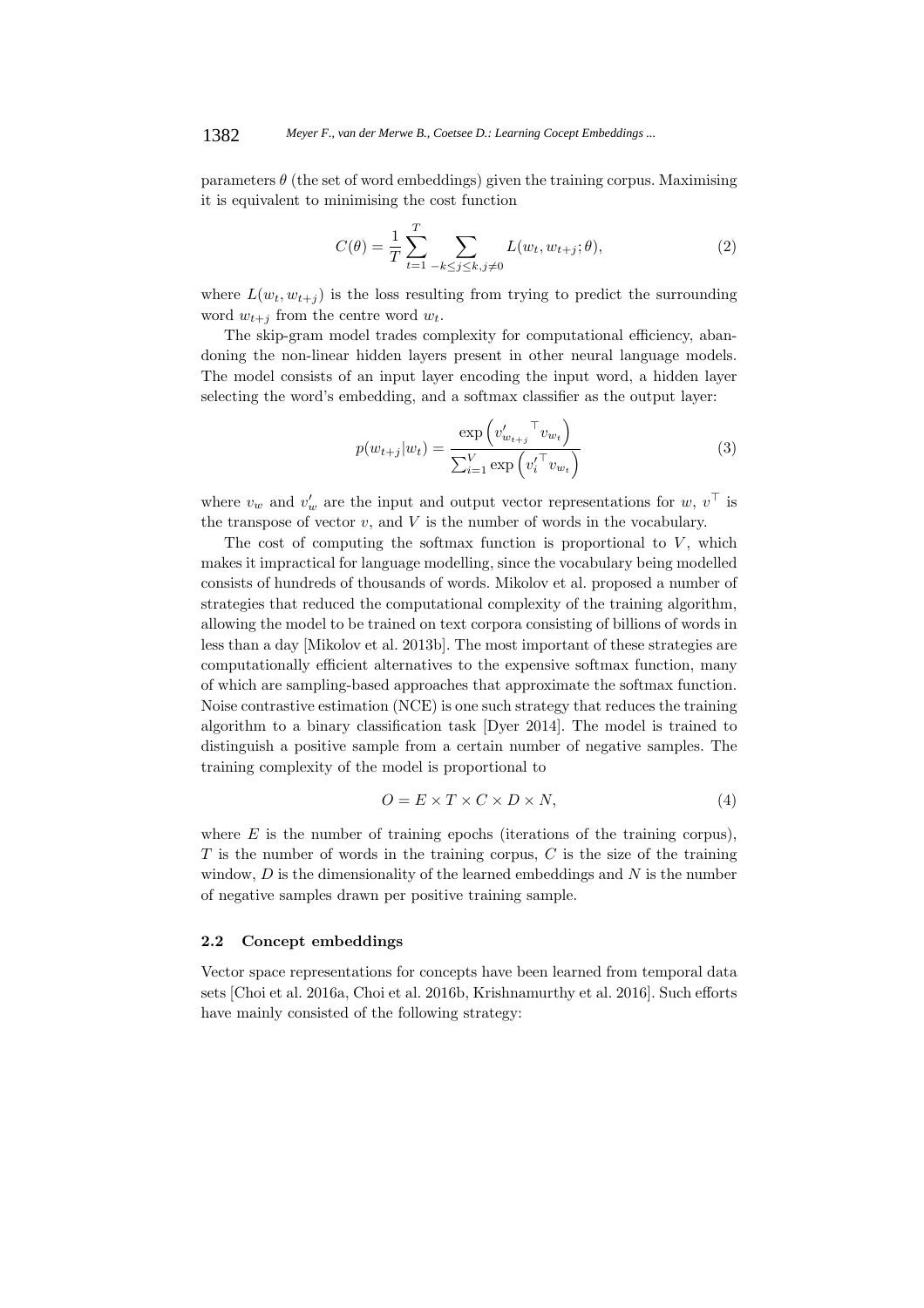

Figure 2: The skip-gram training algorithm applied to medical data. The history of a patient is treated as a sentence in which the words are the medical concepts that occur in the patient's records.

- 1. Transforming the data set to a text corpus in which the sentences correspond to temporal sequences and the words in a sentence represent the concepts occurring in a specific temporal sequence.
- 2. Applying existing word embedding techniques (sometimes with slight modifications) to the transformed data to obtain embeddings for the concepts.

Although these two steps broadly describes the strategy to learn concept embeddings, the details vary from case to case. In many cases the order of the words in the transformed data is determined by the temporal order of the concept occurrences that they represent.

Choi et al. applied the latter strategy to medical data [Choi et al. 2016a]. They transformed the medical records of a patient to sentences in a text corpus. All the medical concepts occurring within a specific time interval were transformed to "sentences" in which the words represented the medical concepts that occurred in that time interval. Then the skip-gram model was applied.

While this strategy does learn the concept embeddings from the occurrences of the concepts in a temporal sequence, it does so by treating the temporal sequences as a text corpus. This disregards the amount of time between events.

#### 2.3 Temporal data

The idea of order exists in both text and temporal data (the order of words in a sentence and the order of events in a temporal sequence), but there is a difference between the meaning of order in the two types of data. In text data the order of words is determined by the syntax of the language and the notion of time does not exist. In temporal data each concept occurrence is associated with a timestamp and the order of concepts is determined by how they occur relative to each other in time. Successive events in a temporal sequence are not necessarily spaced equally in time and there is information about the concepts in the lengths of time intervals between their occurrences.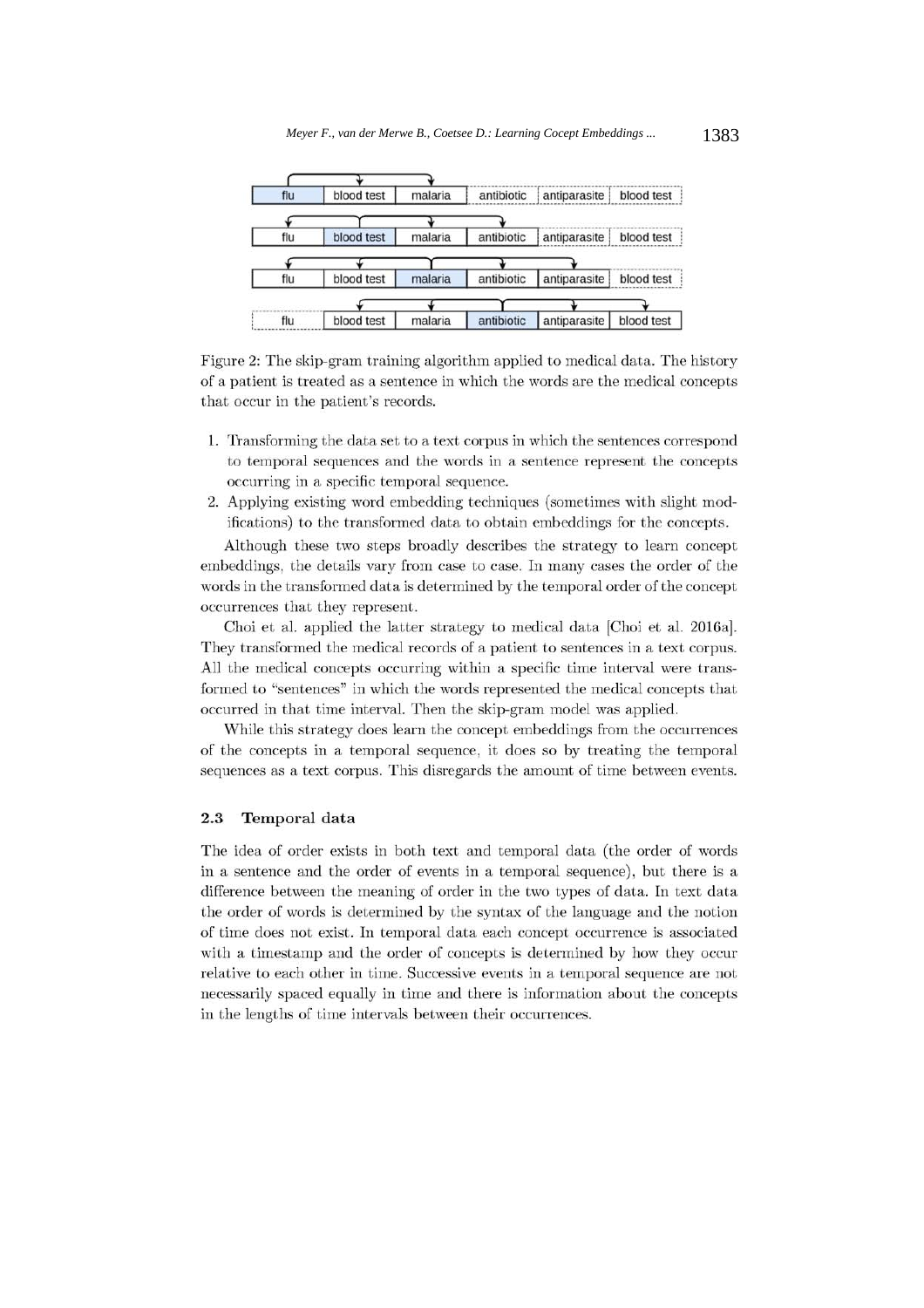We expect that events occurring close to each other provide stronger evidence for causality than events occurring far apart. The nature of this temporal relationship is defined differently in different domains. In some domains, concepts that occur within an hour of each other might be the only relevant co-occurrences, while in others co-occurrences that span years might still be important to consider. The way temporal relationship strength changes over time, weakening as events are further apart, also varies from domain to domain. Although we do not investigate it in this paper, we expect that in some domains the weakening would be gradual, while in others it would be rapid.

# **3 METHODS**

The technique proposed by this paper is based on the skip-gram model of Word2Vec, incorporating the factor of time into the learning algorithm. Section 3.1 discusses the theory underlying the proposed concept embedding technique and Section 3.2 describes the implementation that accompanies this paper.

## **3.1 Time2Vec**

The strategies to learn concept embeddings from temporal data described so far incorporate the factor of time at a rudimentary level. They treat all concept co-occurrences that are close in time the same, while ignoring concept cooccurrences that are far apart. These strategies rely largely on word embedding techniques and make use of existing implementations [Mikolov et al. 2013b, Pennington et al. 2014].

This paper proposes Time2Vec, a time-based concept embedding technique. We propose the following modifications to standard word embedding models:

- **–** The model defines the sliding training window to include all concepts occurring within a specific time interval, instead of a certain number of concepts.
- **–** The importance assigned to concept co-occurrences in the learning algorithm depends on the length of the time interval between the occurrences, decreasing as more time passes.

Our method is an attempt to reformulate skip-gram, a natural language processing model, as a temporal sequence model. Time2Vec retains many of the characteristics of skip-gram that make it effective and efficient.

## **3.1.1 Temporal training window**

The objective of the Time2Vec training algorithm is to learn concept embeddings that can be used to predict the concepts that occur close to a concept in time. The algorithm moves through each temporal sequence in a data set, using each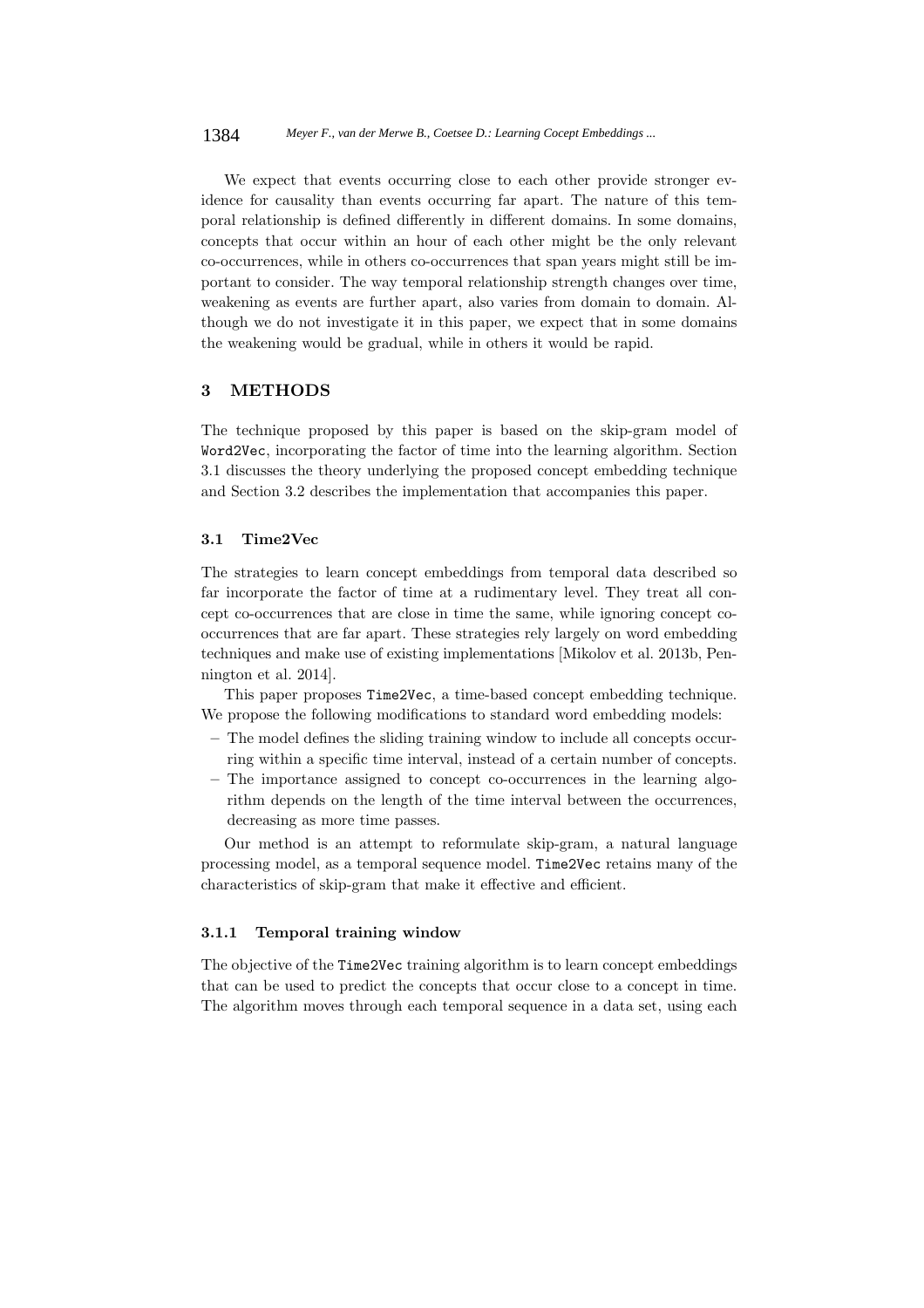

Figure 3: Time2Vec slides a temporal training window through a patient's medical history, using each concept to predict the concepts occurring around it within a specified time interval. In this example the time interval is two days before to two days after.

concept occurrence to predict the concepts that occur close to it in the past and in the future. The training window around the concept occurrence  $c_t$  is defined as the set of concept occurrences  $S_t$  that occur before and after it within a specified time interval. So

$$
S_t = \{c_j \mid d_{t,j} < l, j \neq t\},\tag{5}
$$

where  $d_{t,j}$  is the length of time between concept occurrences  $c_t$  and  $c_j$ , regardless of order, and  $l$  is the length of the time interval within which concept occurrences are observed. The total time interval of the training window is therefore of length 2l, since it considers concept occurrences before and after  $c_t$ .

The concept embeddings are learned to improve the probabilities of the concepts occurring close to concept  $c_t$  given the occurrence of  $c_t$ , maximising the log-likelihood of the data,

$$
J(\theta) = \frac{1}{T} \sum_{t=1}^{T} \sum_{c_j \in S_t} \log p(c_j|c_t),
$$
 (6)

where  $c_1, c_2, ..., c_T$  is the temporal sequence of concept occurrences. This definition of the training window make sense: the proximity of concept occurrences should be viewed with regard to their positions in time, instead of their relative positions in a sequence.

#### $3.1.2$ **Temporal decay**

The co-occurrence of two concepts in a temporal training window is assigned an importance based on how far apart the concepts occur in time. The co-occurrence of two concepts that occur close to each other is assigned a higher importance than the co-occurrence of two concepts that occur further apart in time.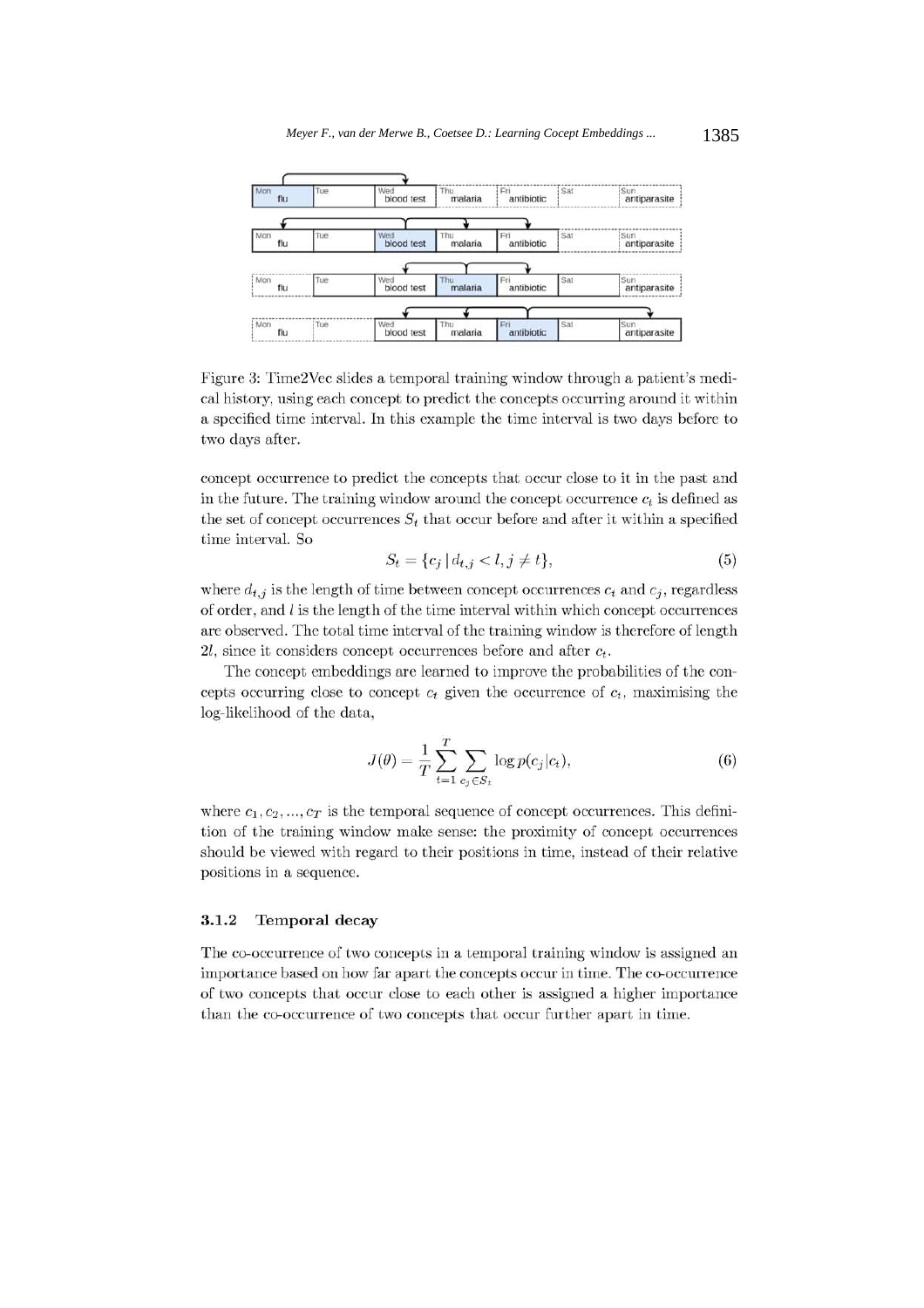#### 1386 *Meyer F., van der Merwe B., Coetsee D.: Learning Cocept Embeddings ...*

We then weight the cost function of the learning algorithm with these importance scores. This ensures that losses from more important co-occurrences contribute more to the resulting cost function than losses from less important co-occurrences (concepts that occur further apart in time).

Weighting the cost function is a strategy in machine learning that is employed to handle the problem of unbalanced classes (one class of training samples being much more prevalent than others). The losses from less common classes are weighted more heavily to penalise misclassifications more severely in the training algorithm. However, in Time2Vec the goal of weighting the cost function is to penalise the learning algorithm more for incorrectly predicting important cooccurrences and less for incorrectly predicting unimportant co-occurrences.

Maximising the objective function of Time2Vec is equivalent to minimising the cost function

$$
C(\theta) = \frac{1}{T} \sum_{t=1}^{T} \sum_{c_j \in S_t} \alpha(c_t, c_j) L(c_t, c_j),
$$
\n(7)

where  $L(c_t, c_j)$  is the loss resulting from trying to predict  $c_j$  from  $c_t$  and  $\alpha(c_t, c_j)$ is a numerical measure of the importance assigned to the co-occurrence  $(c_t, c_i)$ . The importance assigned to co-occurrences is controlled by  $\alpha$ , which is a function of the length of time between  $c_t$  and  $c_j$ . This is a modification of the cost function of the skip-gram model (Equation 2) that incorporates the weights assigned to the co-occurrences. The main intention of the modification is to assign more importance to concepts that occur close to each other and less importance to concepts that occur further apart. Therefore we choose  $\alpha$  to be a function that decreases as the amount of time between two concept occurrences increases. We evaluate the following two decay functions:

$$
\alpha(c_t, c_j) = \begin{cases} r - \lambda d_{t,j} & d_{t,j} \le l \\ 0 & d_{t,j} > l, \end{cases} \quad (8) \qquad \alpha(c_t, c_j) = \begin{cases} re^{-\lambda d_{t,j}} & d_{t,j} \le l \\ 0 & d_{t,j} > l, \end{cases} \quad (9)
$$

where r is a constant,  $\lambda$  is a positive rate of decay and l is a hard limit after which concept occurrences are disregarded, as defined in the formulation of the temporal training window. These values are hyperparameters of the model that determine the nature of the temporal decay used by the learning algorithm. It should be noted that the decay functions above can never take on negative values. The value of l can be specified to force the decay function to zero for all values of  $d_{t,j}$  greater than l or it is naturally the value of  $d_{t,j}$  for which the decay function is equal to zero.

The type of decay function and the value of its parameters should depend on the domain being modelled, since the strength of temporal connections depends on the domain. In the linear decay of Equation 8 the importance of cooccurrences decreases gradually as concepts occur further apart, while in the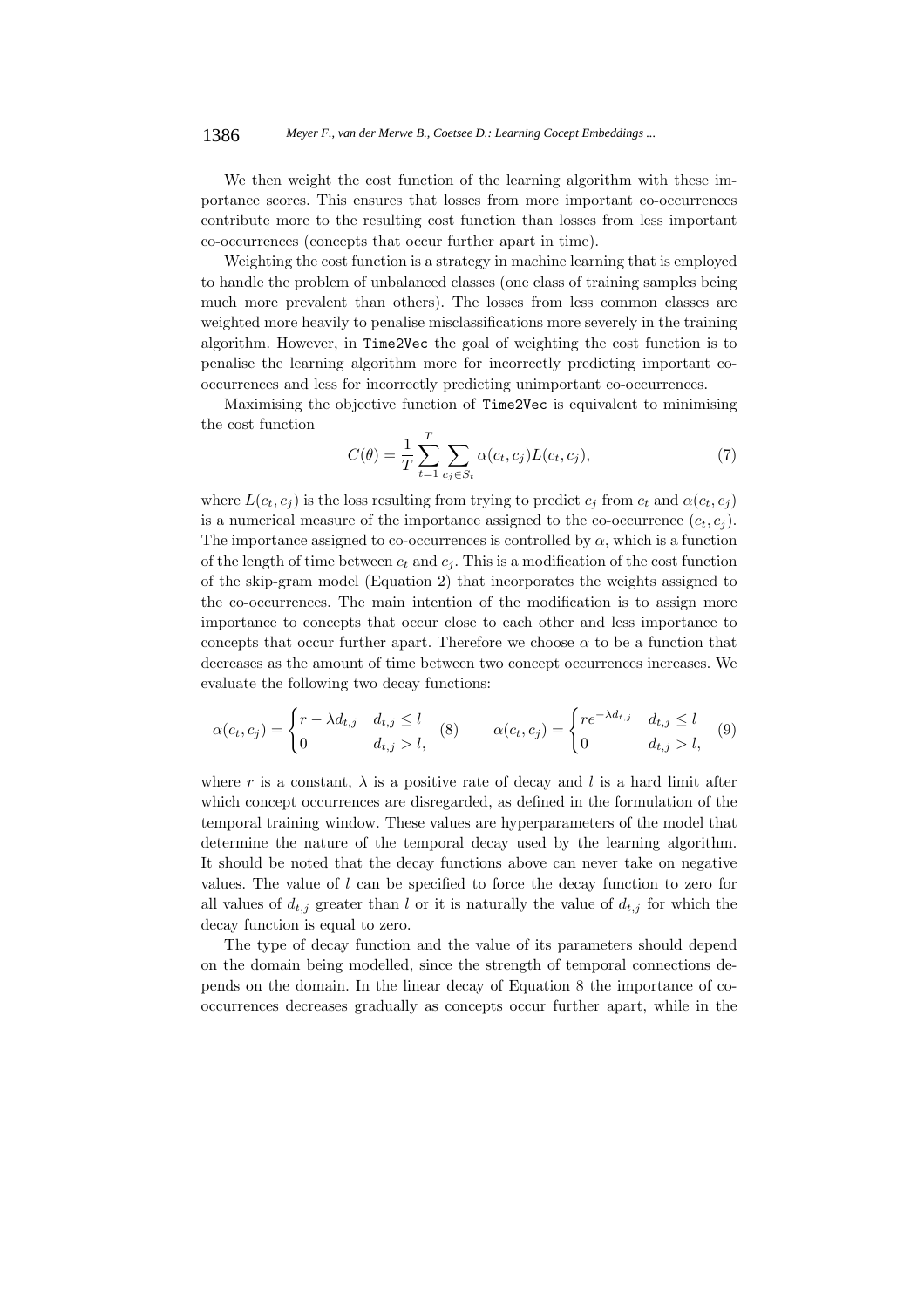exponential decay of Equation 9 the importance of co-occurrences decreases rapidly over time. These decay functions ensure that losses corresponding to concepts with strong temporal connections contribute more to the cost function than the losses corresponding to concepts with weaker temporal connections. The intended effect of this is that the extent to which the embeddings are adjusted to improve predictions depends on how close the predicted concepts occur to each other.

## **3.2 Implementation**

We avoid a reliance on existing implementations of word embedding techniques. We therefore implemented the technique in Python in the form of a package named time2vec. Since the model is based on the skip-gram model of Word2Vec the implementation is structured similarly. It also incorporates many of the strategies proposed by Mikolov et al. [Mikolov et al. 2013b] to reduce computational complexity and improve the quality of embeddings, such as approximating the softmax with noise contrastive estimation and subsampling frequent concepts. The new computational challenges that do not arise in the implementation of word embedding techniques are discussed in Section 3.2.3.

The system is organised in a pipeline architecture with the following component functionalities: initialising a model, building the vocabulary, generating training data, learning embeddings, and exploring embeddings. These steps have to be executed in the order in which they are presented here, because each step relies on the steps before it. However, since some of the steps can take considerable time to execute (generating training data and learning embeddings can take several hours if the data set contains millions of records), the implementation makes it possible to keep the progress of previous steps if some of the later steps are executed again, but with different hyperparameters. This ensures that the effect of different model hyperparameters can be tested efficiently at different stages of the modelling process.

The model is implemented as a Python class with methods that execute the different stages of the system pipeline. The parameters and functions mentioned in the following discussions are of the Time2Vec class, unless indicated otherwise.

A constraint in implementing embedding models is that the large data sets used to train the models do not fit into memory. The implementation is designed to handle data sets larger than the memory capabilities of the computer on which it is executed. This is achieved by operating on smaller, manageable chunks of the data set during all stages of the training process. The number of records read into memory at any time is specified by the chunk size variable. All the operations on the data set are performed in this way to ensure memory efficiency.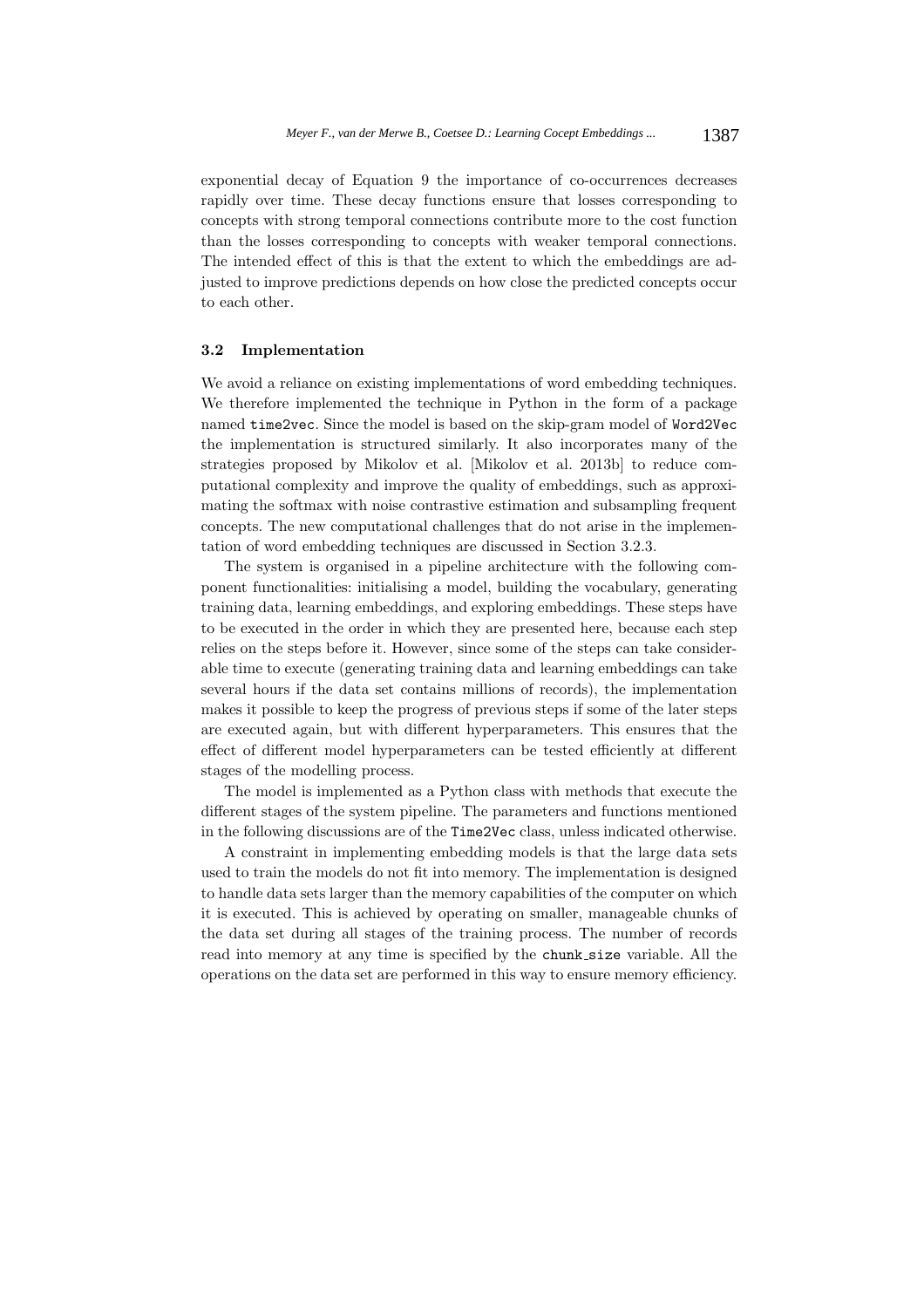| id       | datetime   | concept      |
|----------|------------|--------------|
| patient1 | 2017-06-01 | flu          |
| patient1 | 2017-06-03 | blood test   |
| patient1 | 2017-06-04 | antibiotics  |
| patient2 | 2015-01-01 | lung cancer  |
| patient2 | 2016-02-03 | chemotherapy |
| patient3 | 2015-12-04 | blood test   |
| patient3 | 2015-12-07 | malaria      |
| patient3 | 2015-12-07 | antiparasite |

**Table 1:** An example of training data for Time2Vec.

## **3.2.1 Model initialisation**

The model is initialised by creating an instance of the Time2Vec class. This requires specifying a data set from which to learn the embeddings with the data file name parameter. The data set must be stored in a CSV file with the following fields:

- **–** id: identifies a specific temporal sequence (e.g. the medical records for a specific patient).
- **–** datetime: time stamp of the concept occurrence (in the Python date format  $\frac{\%Y-\%m-\%d}{\#H-\%M-\%S}$ .
- **–** concept: name of the concept that occurred.

The data set is also required to be grouped by id and ordered temporally within these groups (see Table 1 for an example). This requirement on the format of the data is convenient for computational reasons. The Time2Vec class also requires a number of parameters during initialisation that specify the hyperparameters of the model. The roles of these hyperparameters are detailed during the discussions of how they are incorporated into the implementation. The hyperparameters are:

# Temporal parameters

The modifications we propose rely on a number of parameters. The type of decay (none, linear or exponential) and the unit of time used to calculate the decay (days, months or years) have to be specified, as well as the numerical parameters of Equations 8 and 9.

#### Embedding parameters

The dimensionality of the embeddings have to be specified, as well as the strategies from word embedding techniques (e.g. noise contrastive estimation) that are employed to speed up training and improve the embeddings.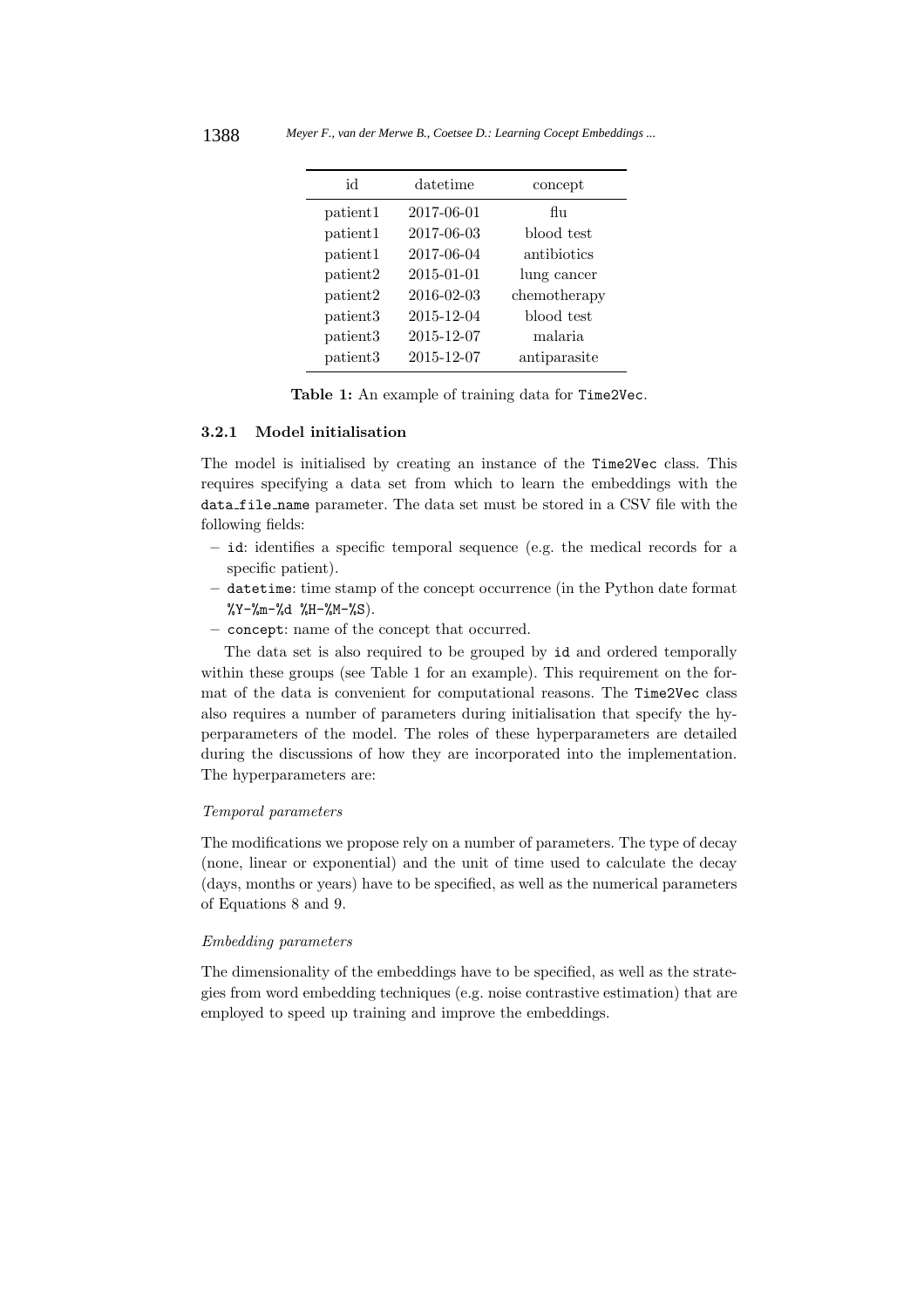```
Data: Temporal data set (see Table 1)
Result: Model vocabulary
for each concept c_t in the data set do
   if c_t in raw vocab then
    | count[c_t]++
   else
       add c_t to raw_vocab
      \text{count}[c_t]=1end
end
for each concept c_j in raw vocab do
   if count[c_i] > min count then
    | add c_i to vocab
   end
end
```
**Algorithm 1:** The procedure implemented in build vocab constructs the vocabulary of the model.

#### Training parameters

Training is subject to standard hyperparameters in machine learning models. They are the learning rate, batch size, the number of training epochs, and the percentage of training data set aside for validation.

## **3.2.2 Building the vocabulary (see Algorithm 1)**

The vocabulary is the set of concepts for which embeddings are learned. Creating the vocabulary requires gathering and storing information about the concepts that occur in the data set. This functionality is implemented in the build vocab method that iterates through the entire data set, accumulating the following information:

- **–** The set of distinct concepts that occur in the data set.
- **–** The number of times each concept occurs in the data set.
- **–** The total size of the data set (number of records).

This information enables the creation of a model vocabulary in the form of a lookup table that maps all the concepts in the vocabulary to unique indices. These indices are used to encode the concepts numerically during training (using a 1-of-V encoding, where V is the size of the model vocabulary).

In addition to creating the vocabulary, build vocab also includes implementations of minimum count omissions and subsampling, strategies developed for speeding up training and improving the quality of the resulting embeddings.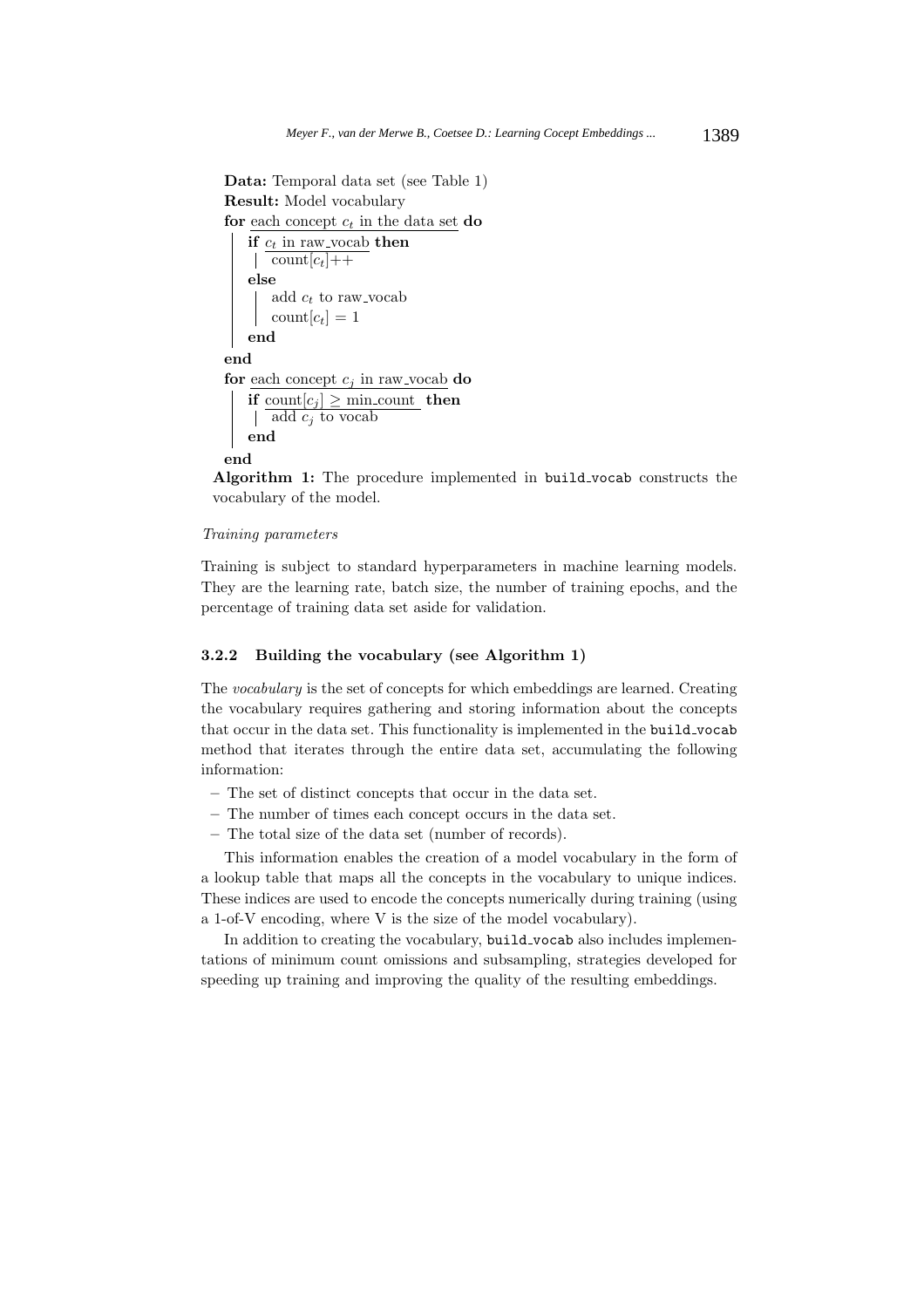### Minimum count

During construction of the lookup table, concepts that occur less than min count times (typically around 5 in Word2Vec) are omitted from the vocabulary. This ensures that they are ignored during training and that no embeddings are learned for them. The motivation for this is that certain concepts could occur so few times that the model would not be able to capture the properties of the concepts in their embeddings. The only concepts considered by the model are those that occur often enough that high quality embeddings can be learned for them.

#### Subsampling

The problem of some concepts occurring too often is handled by subsampling. The subsampling parameter specifies the relative frequency threshold for determining how certain concept occurrences are randomly removed. The probability of keeping a concept occurrence is determined by:

$$
p = \left(\sqrt{\frac{f}{t}} + 1\right) \times \frac{t}{f},\tag{10}
$$

where  $t$  is the value of the subsampling parameter and  $f$  is the relative frequency of the concept in the data set (the proportion of records in the data set corresponding to occurrences of the concept). Concepts that occur more frequently than others are more likely to be removed from the data set. This ensures that the disproportionate influence of very frequent concepts is diminished by diluting their presence in the data set. Smaller values of  $t$  correspond to the removal of more concept occurrences.

## **3.2.3 Generating training data (see Algorithm 2)**

The modifications proposed by this paper introduce new computational challenges that do not appear in the context of word embedding techniques. Word2Vec learns from a text corpus, moving through it word by word and predicting the words before and after a word. The algorithm keeps track of its position in the training corpus and finds the words that it has to predict by looking at a specific number of words before and after of a word.

Time2Vec cannot learn as directly from temporal data, since it requires additional computation to generate training data. For each concept occurrence the training window has to be determined. This entails finding all the concepts that occur within the specified time interval around the concept occurrence. Only then are the concepts that have to be predicted known. Secondly, the addition of temporal decay requires the loss from each prediction within the training window to be weighted in order to specify the importance assigned to it. This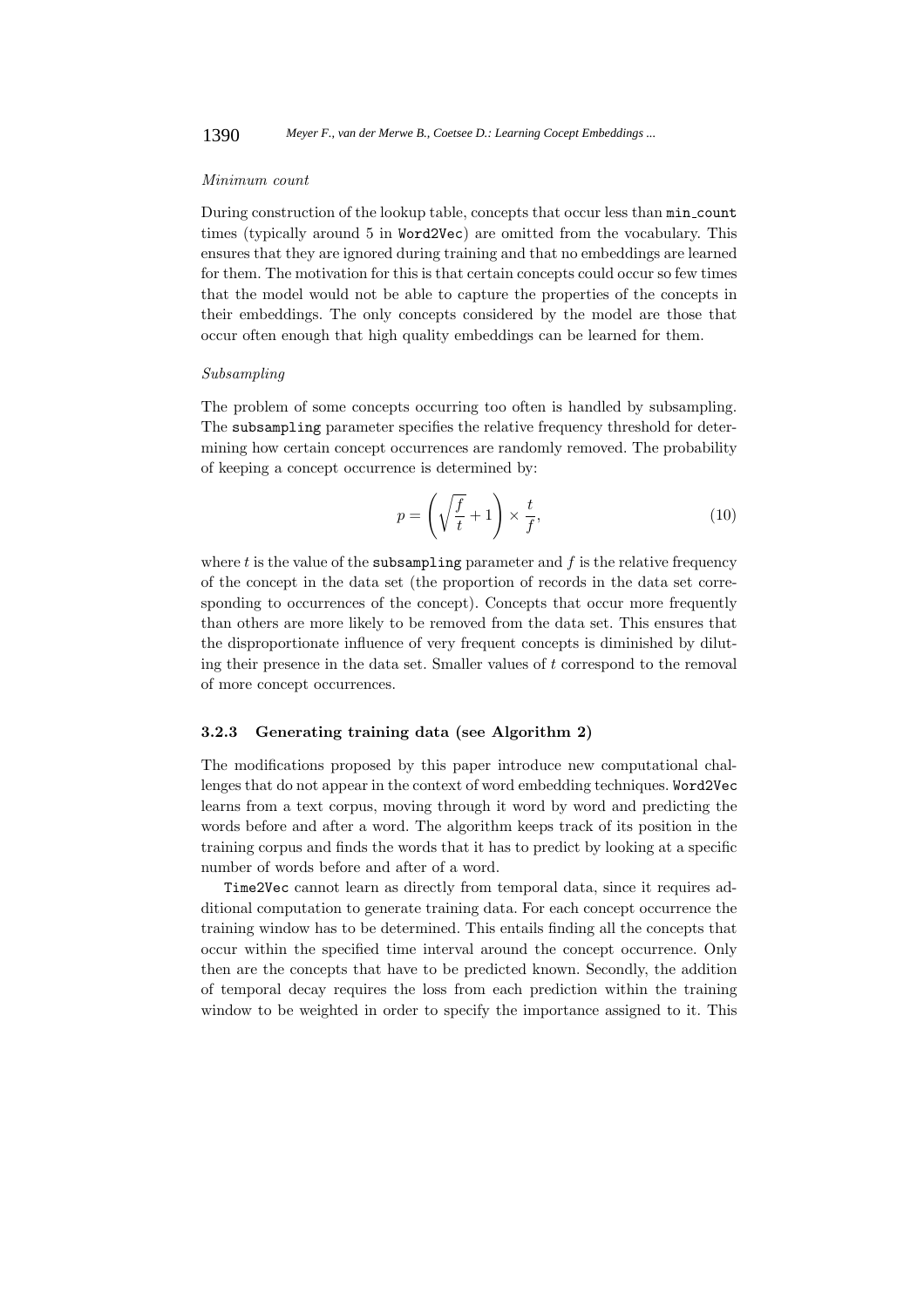```
Data: Temporal data set (see Table 1)
Result: Training data for Time2Vec
for each id do
   for each record c_t of id do
       for each record c_j of id after c_t do
           if c_j is within time interval l from c_t then
               calculate weight = \alpha(c_t, c_j)add c_t \rightarrow c_j with weight to training data
               add c_i \rightarrow c_t with weight to training data
           else
            break
           end
       end
   end
```
#### **end**

**Algorithm 2:** The training data generation takes advantage of the requirements on the format of the data set and the symmetry of the samples in the eventual training data. Instead of looking forward and backward in time from each concept occurrence, it only looks forward and adds the corresponding backward prediction when adding a forward prediction, only calculating the common weight once, since  $\alpha(c_t, c_i) = \alpha(c_i, c_t)$ .

requires calculating a weight for each of the co-occurrences within a training window using a decay function, as described in Section 3.1.2. This leads to expensive additional computation, since there are as many training windows as there are concept occurrences, each requiring a number of weights to be calculated. The training complexity of the model is proportional to:

$$
O = E \times T \times Q \times C \times D \times N \tag{11}
$$

where  $E$  is the number of training epochs (iterations of the temporal data set),  $T$  is the size of the data set,  $Q$  is the computational complexity of determining the training window for a concept occurrence and computing the weights of all the samples in the training window,  $C$  is the average number of concepts in a training window,  $D$  is the dimensionality of the learned embeddings and  $N$  is the number of negative samples drawn per true training sample.

The Q term in the expression above is what leads to the additional complexity of Time2Vec compared to Word2Vec. For each concept occurrence the concepts that occur in its temporal training window have to be determined and a weight has to be calculated for each of these concepts. It means that besides training the model, generating training data for the model proves a challenge. We therefore structure generating training data as a separate step in the training process, unlike with word embedding techniques.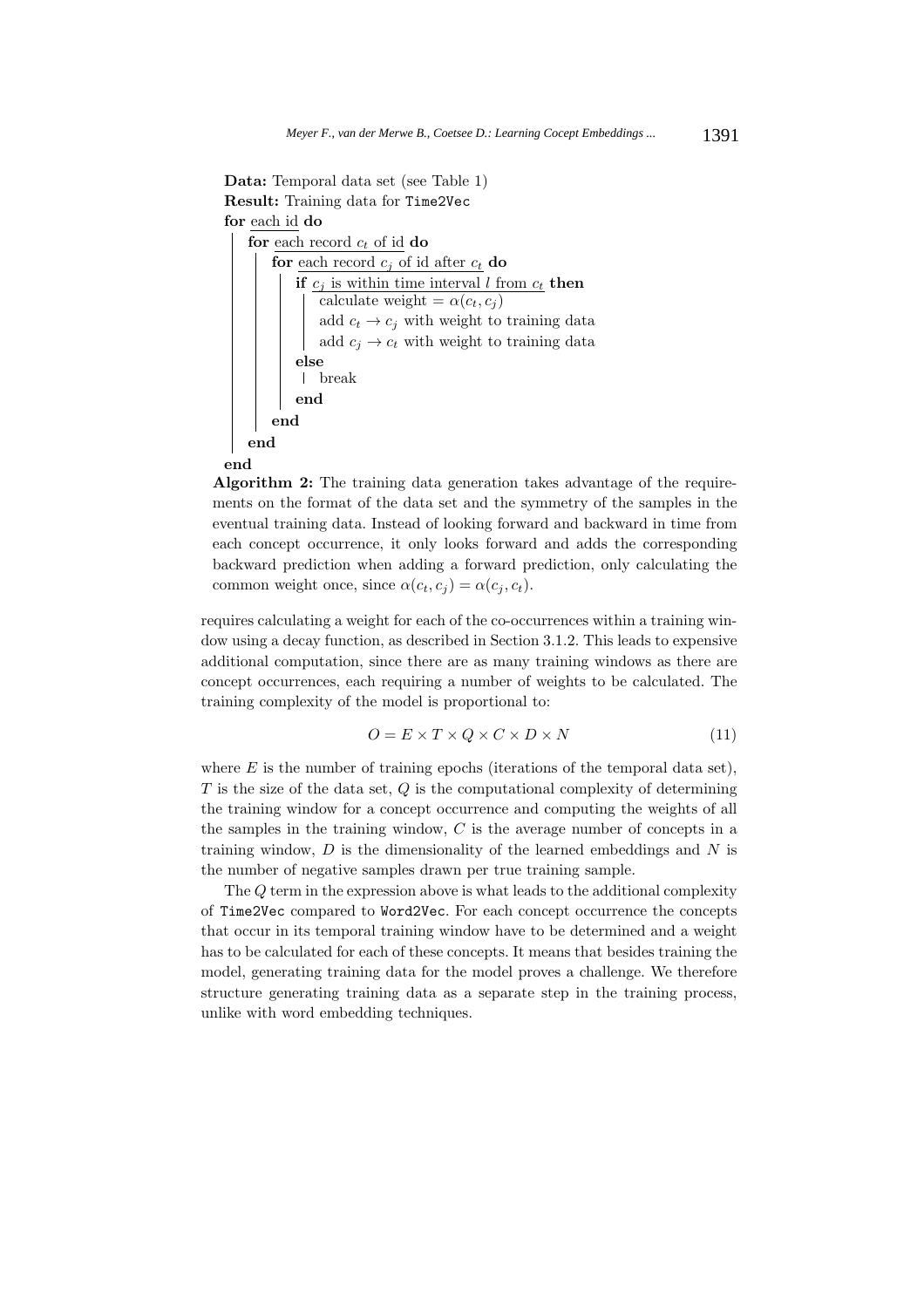The method gen\_train\_data generates the training data by transforming the temporal data set to the format required by the learning algorithm (a set of weighted training samples). The algorithm that is used to perform this transformation is described in Algorithm 2. The training data is then stored in the CSV file specified by the train file name parameter. This allows other models to use the training data by loading it with the function load\_train\_data, instead of having to generate their own training data.

### Parallelisation

The training data generation is parallelised in the implementation of gen\_train\_ data by concurrently applying Algorithm 1 to separate chunks of the data set in order to speed up the execution. This is implemented with the multiprocessing module in Python. The processes parameter determines how many processes the training data is distributed to. The generated training data is safely written to the training data file from the separate processes by protecting write access to the file with a lock.

## **3.2.4 Learning embeddings**

Training is implemented in the method learn embeddings. The method constructs the model proposed by this paper, trains it on the generated training data, and produces concept embeddings for the concepts in the vocabulary. The machine learning aspects of the model were implemented with TensorFlow<sup>2</sup>, an open-source software library for machine learning. The choice to use TensorFlow was motivated by the fact that it supports the operations required by word embedding techniques as part of its API. TensorFlow programs consist of a construction phase, in which the model is specified, and the execution phase, in which the model is trained.

#### Construction phase

The structure of the model resembles that of the skip-gram model of Word2Vec, but the losses are weighted as described in Section 3.1. The softmax is approximated with noise contrastive estimation (NCE), using the nce loss function provided by TensorFlow. The num samples parameter specifies the number of negative samples used per training sample for the objective function.

## Execution phase

The optimisation of the objective function is done through mini-batch gradient descent, the standard optimisation technique for deep learning, using the

<sup>2</sup> https://www.tensorflow.org/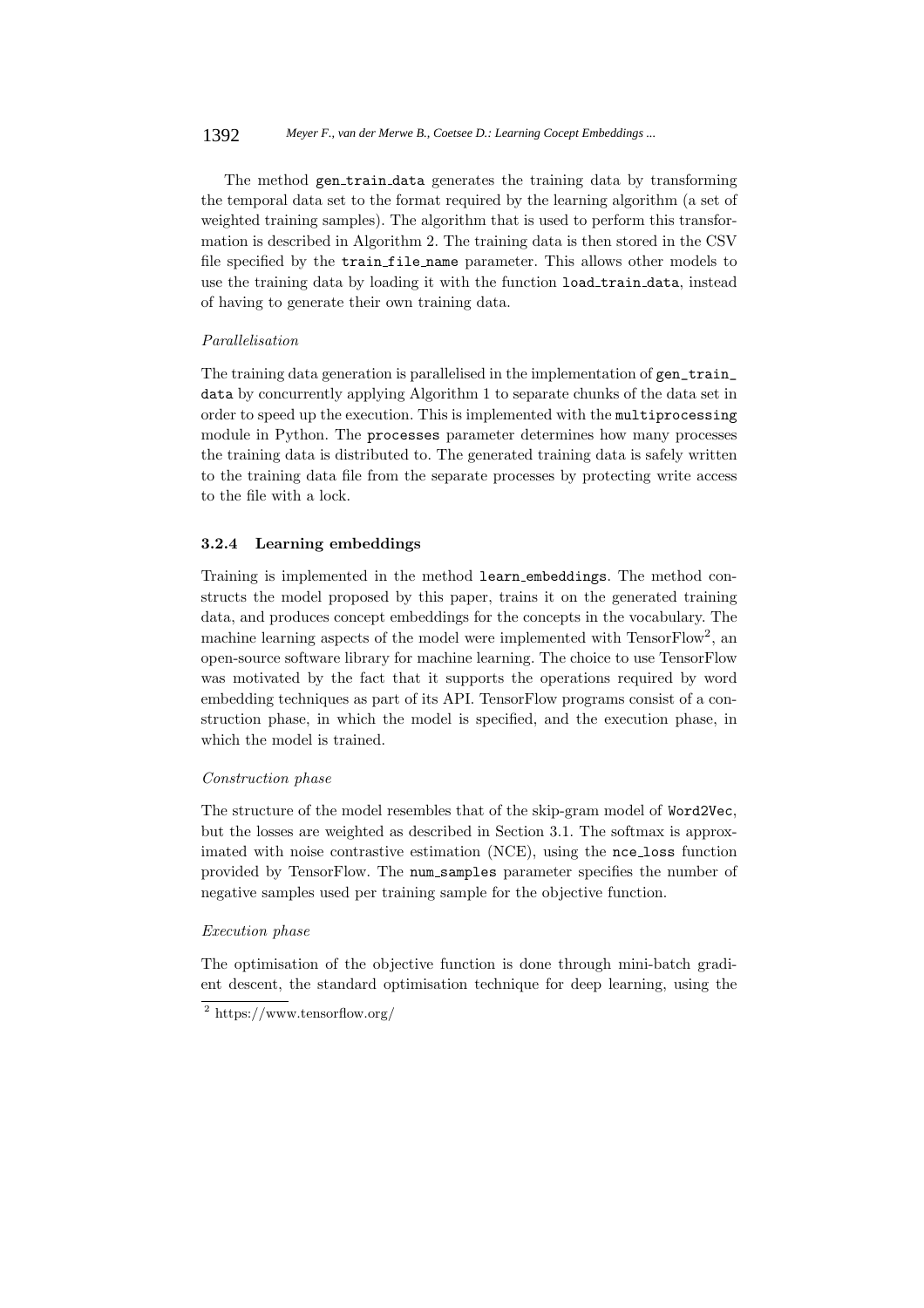GradientDescentOptimizer class provided by TensorFlow. The learning rate of the optimiser (how quickly the model learns) can be specified by the lr parameter. If the value of the min<sub>1</sub>r parameter is less than the 1r parameter, the learning rate decays linearly over the training epochs, starting at lr and ending at min lr. The size of training batches (the number of training samples given to the learning algorithm at a time) is specified by the batch size parameter. The learning algorithm iterates the entire temporal data set as many times as specified by the epochs parameter. The valid parameter specifies the proportion of the training data to be removed during training and used to obtain a validation loss that is reported after each epoch. The validation loss is the loss resulting from applying the model to the previously unseen data. It provides a measure of the current performance of the model. The hyperparameters of the model can be tuned by observing the behaviour of the validation loss.

# **3.2.5 Exploring embeddings**

The embeddings learned by the model can be viewed and stored for later use by calling the save method. The vector representations of specific concepts can be obtained with the get vector function. The concepts that are most similar to a specific concept in terms of the cosine similarities of their embeddings (a measure of similarity used in the context of word embeddings) can be found using the most similar function. This can be used to investigate how the concept embeddings cluster together.

## **4 Results**

The embeddings presented here were obtained by applying the implementation discussed in Section 3.2 to a medical data set. The medical domain is well suited for time2vec and provides an existing evaluation framework with which to evaluate medical concept embeddings. The results obtained with the strategies proposed by this paper are compared to the results obtained by applying the approach proposed by Choi et al. to the medical data set [Choi et al. 2016a].

The evaluation and comparison of medical concept embeddings provide different challenges to that of word embeddings. However, some of the ideas underlying the standard evaluation methods for word embeddings [Mikolov et al. 2013b] can be extended to evaluation methods for medical concept embeddings. Evaluation methods for word embeddings measure to what extent embeddings capture the syntactic and semantic properties of words. Evaluation methods for medical concept embeddings should measure to what extent embeddings capture the medical properties of the concepts. This can be done by comparing the structure of a set of medical concept embeddings to existing medical ontologies. This approach tests whether the embeddings capture the information represented by specific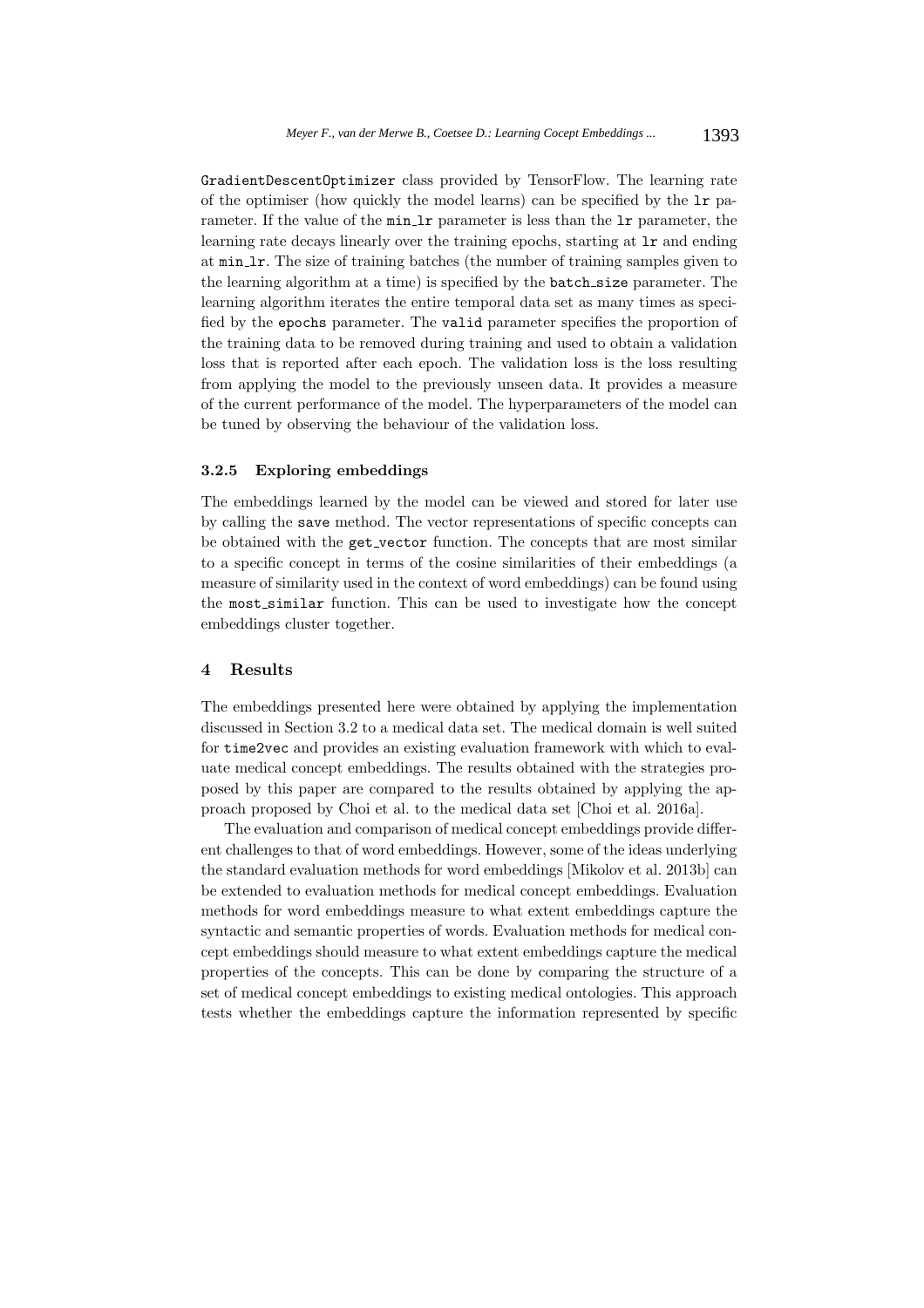medical ontologies, such as the categories of medical concepts, their properties, and the relationships between them.

The evaluation framework used to evaluate embeddings in this section is based on the methodological framework proposed by Choi et al. [Choi et al. 2016a]. It provides a quantitative methodology that can be used to investigate the characteristics of medical concept embeddings. The framework consists of two approaches to evaluation (described in Sections 4.3 and 4.4), each testing a different property of the medical concept embeddings.

## **4.1 Data set**

The type of medical data required by Time2Vec is referred to as patient-level data. A data set of this type consists of patient records that provide the medical history of each patient as a sequence of medical events. Each event should consist of the time-stamped occurrence of a medical concept associated with a specific patient. However, patient-level data such as this is not publicly available. This is because of restrictions on the distribution of such data intended to protect the privacy and confidentiality of patients.

An alternative that has emerged out of the need for patient-level data for research is simulated medical data. This refers to data containing virtual patients with simulated medical histories. The Observational Medical Outcomes Partnership (OMOP) designed and developed the Observational Medical Dataset Simulator (OSIM) that simulates patient-level medical data [Murray et al. 2011]. The second version of this simulator (OSIM2) generates simulated medical data with a model that is based on the characteristics of real healthcare data. The model generates data sets that contain hypothetical patients with simulated medical histories. The medical histories consist of records of diseases and treatments that represent the relationships that exist in real medical data.

Observational Health Data Sciences and Informatics (OHDSI) have made medical data sets generated with OSIM2 avaible online<sup>3</sup>. One of their data sets is used to evaluate Time2Vec in this paper. It is a data set that contains 1 million simulated patients. The data set required some preprocessing in order to get it to the format required by Time2Vec. The original data set stores the patient records in two separate tables. The first table contains records related to patient conditions and the second table contains records related to prescribed drugs. Both of these tables contain columns not used by Time2Vec. The only columns that are required are the ones that store the patient ID, the date of the occurrence and concept that occurred. The concepts are represented by concept IDs, which are unique identifiers for all the concepts modelled by OSIM2. The concept IDs are mapped to the concepts that they represent by a set of vocabularies made

<sup>3</sup> ftp://ftp.ohdsi.org/osim2/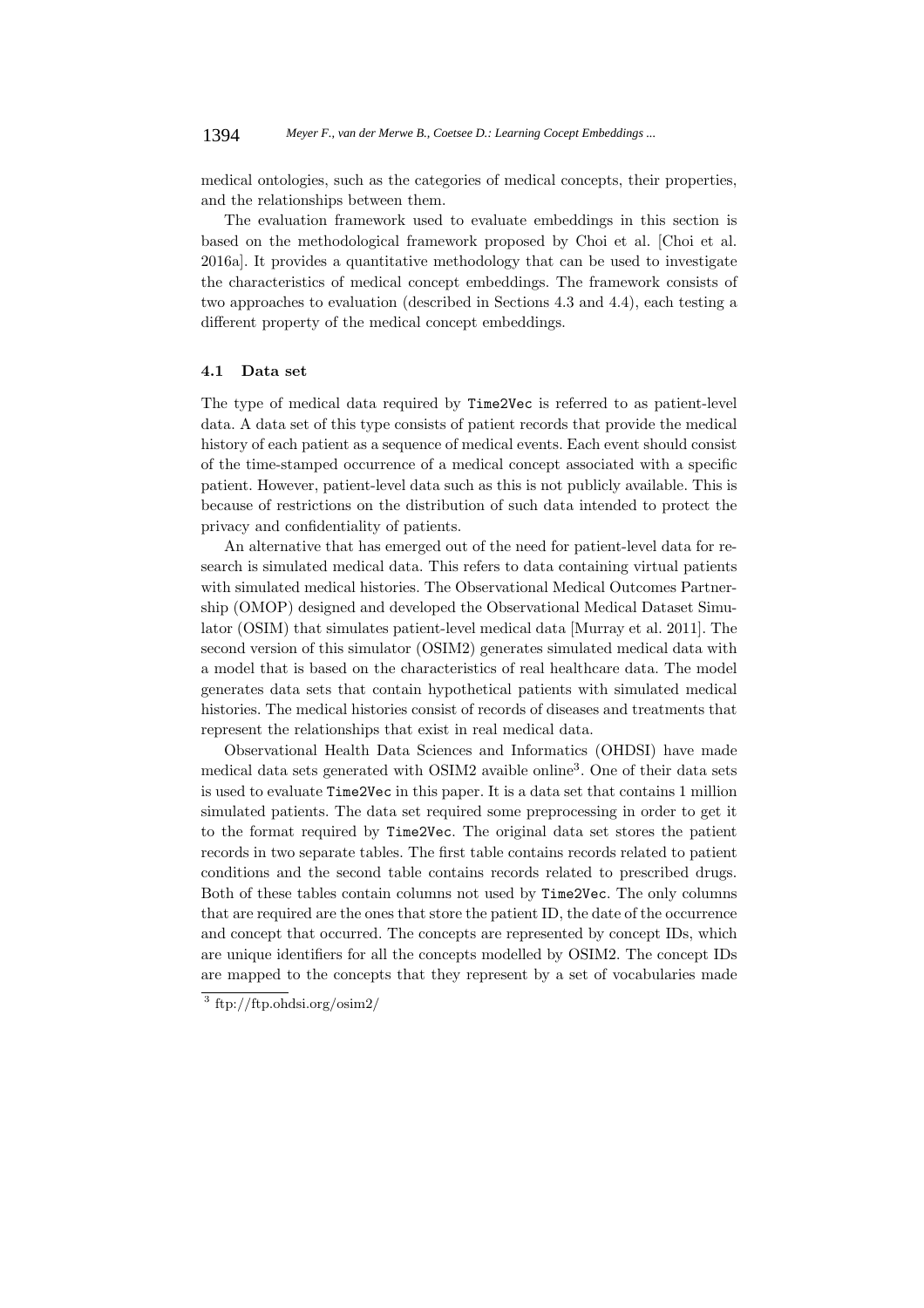available online by  $OHDSI<sup>4</sup>$ . These vocabularies contain descriptive information about the medical concepts such as their names and their types. The following steps of preprocessing were performed:

- 1. The unnecessary columns were removed from the original two tables.
- 2. The two tables were combined into a single table with all patient records.
- 3. The concept IDs were replaced with concept names by mapping the IDs to names with the vocabularies.

The original OSIM2 data set contains 42,197,301 patient records, each describing the occurrence of a medical concept for one of the 1,216,554 patients. The vocabularies did not provide a mapping from concept ID to concept name for all the concepts in the data set. The reason for the presence of these unmappable concept IDs could not be determined. The patient records containing concepts that could not be mapped with the vocabularies were removed from the data set. The result is a data set in the format required by Time2Vec that contains 1,211,863 patients with 38,199,509 medical records.

### **4.2 Embeddings**

Choi et al. learned medical concept embeddings by applying the skip-gram model of Word2Vec to the medical insurance claims data of 4 million patients [Choi et al. 2016a]. They proposed the following strategy:

- 1. Partition the medical history of a patient into time intervals of a certain size.
- 2. Remove duplicate concept occurrences within each partition and randomly shuffle the remaining concepts.
- 3. Treat the concept occurrences of each partition as a sentence and apply the skip-gram model to these sentences.

This method was applied to the OSIM2 data set by setting up a Time2Vec model that partitions the medical records of patients into months. Since the temporal training window is effectively removed by this setup, it is equivalent to applying the skip-gram model to the partitioned data. The second step of their approach was omitted, since it is aimed at removing the many duplicate codes that appear in medical claims data and is not necessary for the OSIM2 data.

In addition to the concept embeddings obtained by applying the above method, two groups of Time2Vec medical concept embeddings were learned from the OSIM2 data set. The first group defines the temporal training window as 30 days. Three sets of such embeddings were obtained, each using a different type of temporal decay (no decay, linear and exponential) within the 30-day training window. The second group of embeddings define the temporal training window as 14 days. This group also contains three sets of embeddings, each using a different type of temporal decay. These embeddings are compared to the embeddings

<sup>4</sup> http://ftp.ohdsi.org/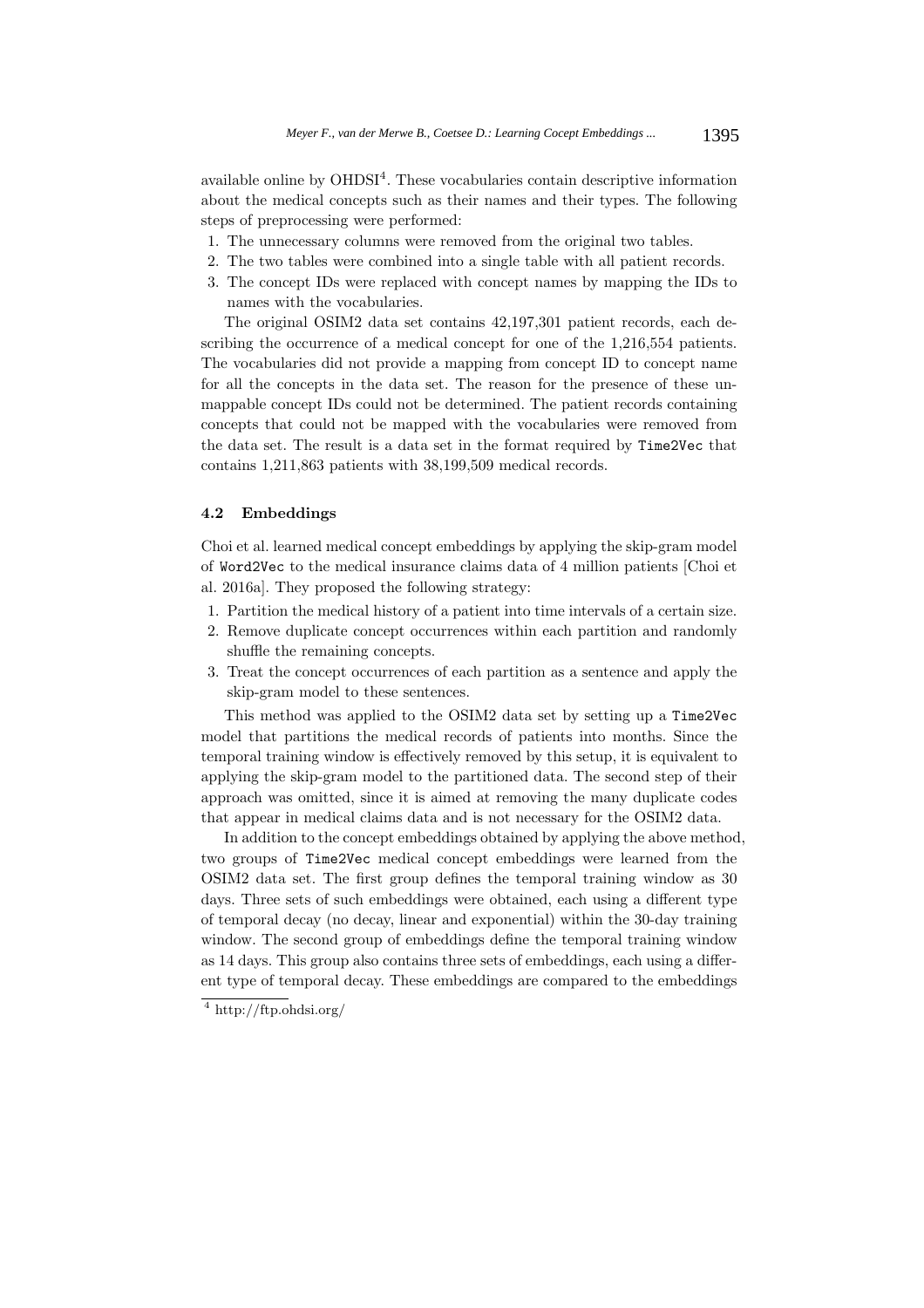obtained with the baseline approach and to each other. This makes it possible to observe the effect of different temporal training windows and different temporal decay strategies on the resulting embeddings.

The parameters of the linear decay functions were chosen such that the functions become zero at the endpoints of the training window. The parameters of the exponential decay functions were chosen to produce relatively high rates of decay, truncating to zero at the endpoints of the temporal training windows, in order to contrast it against the gradual decay of the linear decay functions.

The training hyperparameters of all the models were tuned by observing the behaviour of the validation loss for different values of the hyperparameters. The learning rates that produced smoothly decreasing validation losses for each of the models were used to obtain the final embeddings. The following hyperparameters were used for all of the models:

- **–** The embeddings are 100-dimensional (dimen = 100).
- $-$  A minimum count of 5 was required ( $min\_count = 5$ ).
- **–** No subsampling was employed (subsampling = 0).
- **–** The models were trained for 20 epochs (epochs = 20).
- **–** The batch size during training was 32 (batch size = 32).

Generating training data for the models was the most computationally demanding step, taking between 5 and 10 hours when distributed over 10 2GHz Intel Xeon E5-2640 v2 processors. Learning the embeddings from the training data took between 2 and 5 hours when automatically distributed by TensorFlow over the machine's available CPU cores.

#### **4.3 Conceptual similarity**

The first evaluation strategy tests whether the property of conceptual similarity is captured by the medical concept embeddings. The approach determines whether the embeddings of conceptually similar concepts (i.e. concepts of the same type) are grouped together. The conceptual type of each medical concept in the data set is obtained with the OHDSI vocabularies, which maps each medical concept to a clinical category known as its domain. The data set contains concepts from four domains: conditions, drugs, procedures and observations.

Choi et al. proposed the Medical Concept Similarity Measure (MCSM) to quantitatively evaluate this characteristic for a set of medical concept embeddings [Choi et al. 2016a]. The MCSM of a set of medical concepts V with respect to a medical concept type  $T$  (e.g. conditions), parameterised by a neighbourhood size  $k$  is defined as

$$
MCSM(V, T, k) = \frac{1}{|V(T)|} \sum_{v \in V(T)} \sum_{i=1}^{k} \frac{1_T(v(i))}{\log_2(i+1)},
$$
\n(12)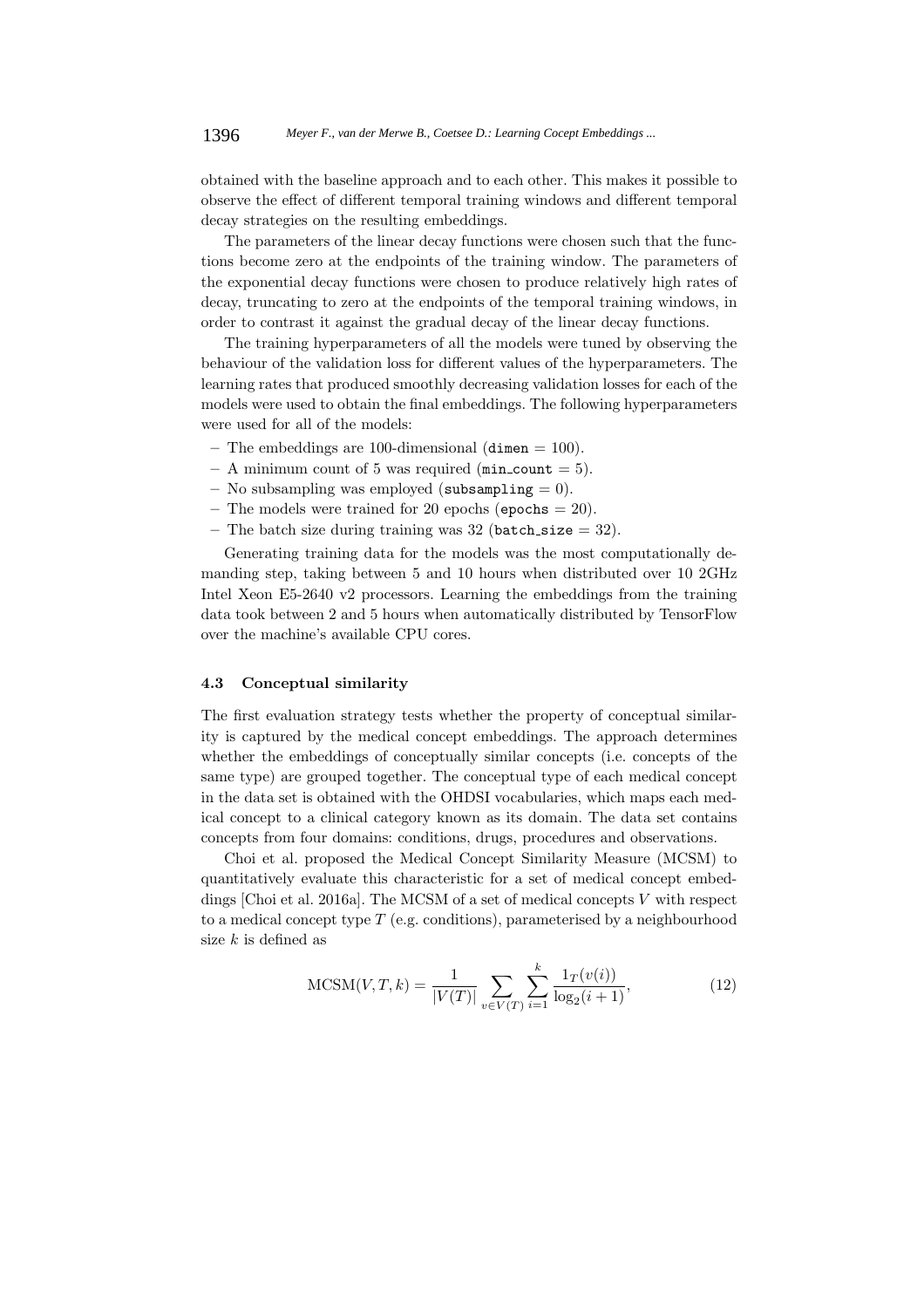| Closest neighbours of Diabetes mellitus screening    | (Procedure) |
|------------------------------------------------------|-------------|
| Thyroid disorder screening (Procedure)               | 0.995805    |
| Viral screening (Procedure)                          | 0.992821    |
| Endocrine/metabolic screening (Procedure)            | 0.991196    |
| Hyperlipidemia screening (Procedure)                 | 0.989067    |
| History of clinical finding in subject (Observation) | 0.988393    |
| High risk sexual behavior (Condition)                | 0.987506    |
| Genitourinary disease screening (Procedure)          | 0.987456    |
| Nephropathy screening (Procedure)                    | 0.986403    |
| Screening for disorder (Procedure)                   | 0.985877    |
| Contact - infectious disease (Condition)             | 0.984437    |

Table 2: The medical concept types and cosine similarities of the 10 closest neighbours of Diabetes mellitus screening in the embedding space.

where  $V(T) \subset V$  is the set of medical concepts of type T,  $v(i)$  denotes the ith closest neighbour of the medical concept v in the embeddings and  $1<sub>T</sub>$  is an indicator function which is 1 if the concept  $v(i)$  is of type T and 0 otherwise. The MCSM tests whether the embeddings close to the embedding for a concept tend to be for concepts of the same type. The MCSM of a set of medical concept embeddings with respect to a medical concept type is defined as the average of this measure over all the concepts of the specific type. A higher MCSM for a medical concept type indicates that embeddings for concepts of the type tend to cluster together and that conceptual similarity is learned by the embeddings.

Table 2 demonstrates how the measure is computed. The medical concept Diabetes mellitus screening is of the type *Procedure*. The closest neighbours of the concept in the embedding space are used to compute the MCSM, with the neighbours of the same type contributing to the measure. The MCSMs of different sets of embeddings are compared in Table 3.

Table 3 compares embeddings obtained with the strategies proposed by this paper to embeddings obtained with the baseline approach described in Section 4.2 (using monthly partitions). The models with a 30-day temporal training window achieve the highest MCSMs for all of the concept types. The model with linear decay in the 30-day temporal training window achieves the highest MCSM for three of the four concept types. The model with exponential decay in the 30 day temporal training window achieves the highest MCSM for one of the concept types. Somewhat surprisingly, the models with no temporal decay do not perform better than the baseline approach with regard to the MCSM. This shows that the temporal training window alone does not improve the model's ability to capture the medical similarity property. However, the addition of temporal decay within the temporal training window leads to improved performance with regard to the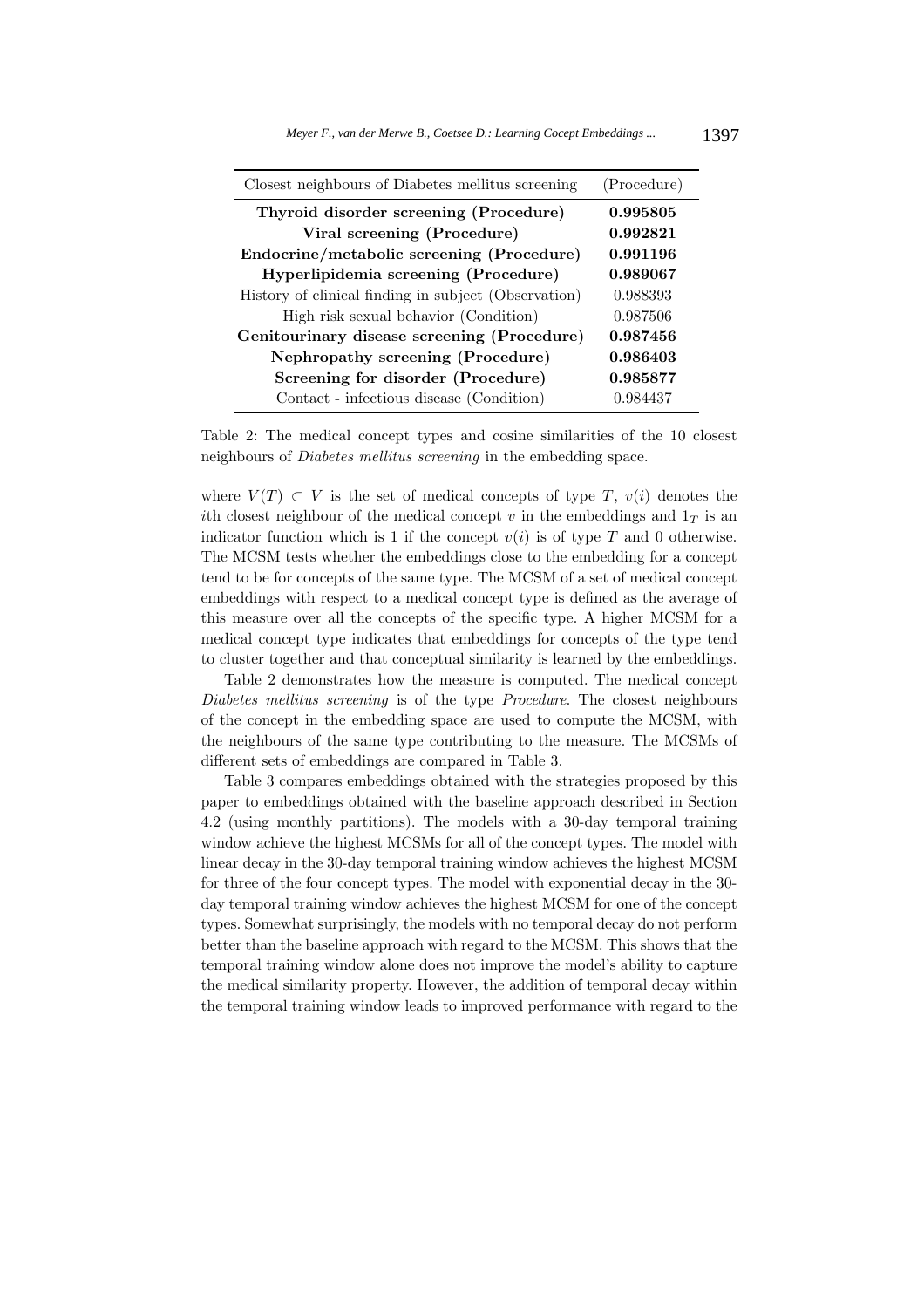| Decay                           | Conditions | Drugs |      | Procedures Observations |  |
|---------------------------------|------------|-------|------|-------------------------|--|
| <b>Baseline</b>                 | 14.00      | 9.48  | 1.66 | 1.35                    |  |
| 30-day temporal training window |            |       |      |                         |  |
| None                            | 13.97      | 9.43  | 1.72 | 1.33                    |  |
| Linear                          | 14.41      | 9.59  | 3.17 | 3.14                    |  |
| Exp                             | 13.88      | 7.57  | 3.22 | 3.13                    |  |
| 14-day temporal training window |            |       |      |                         |  |
| None                            | 13.47      | 7.31  | 1.9  | 1.34                    |  |
| Linear                          | 14.12      | 8.61  | 2.91 | 2.33                    |  |
| Exp                             | 13.85      | 7.05  | 2.91 | 2.32                    |  |

Table 3: Comparison of the MCSMs of embeddings learned with the baseline approach to those of embeddings learned with with Time2Vec using different temporal training windows and temporal decay strategies.

MCSM. The models with linear temporal decay achieve higher MCSMs than the models with the same temporal training window without temporal decay. In particular, the MCSMs of the linear decay models for the concept types Procedures and Observations are higher than those of models with the same temporal training window without decay. These concept types are the rarest in the OSIM2 data set and therefore the most challenging to cluster together.

Concepts of more prevalent types are more likely to seem to cluster together, since they occur in the neighbourhood of concepts simply because they make up a high proportion of the concepts. The models with exponential temporal decay achieve lower MCSMs than any of the other models for the concept types Conditions and Drugs, but achieve results close to those of the linear models for the two less prevalent concept types. The models with temporal decay are able to capture the conceptual similarity of rare concept types particularly well.

## **4.4 Medical relatedness**

The second evaluation strategy tests whether the property of medical relatedness is captured by the medical concept embeddings. The approach determines whether the embeddings of medically related concepts (i.e. concepts that belong to the same branch or discipline of medicine) are grouped together. The diseases in the data set are mapped to their equivalent codes in the SNOMED-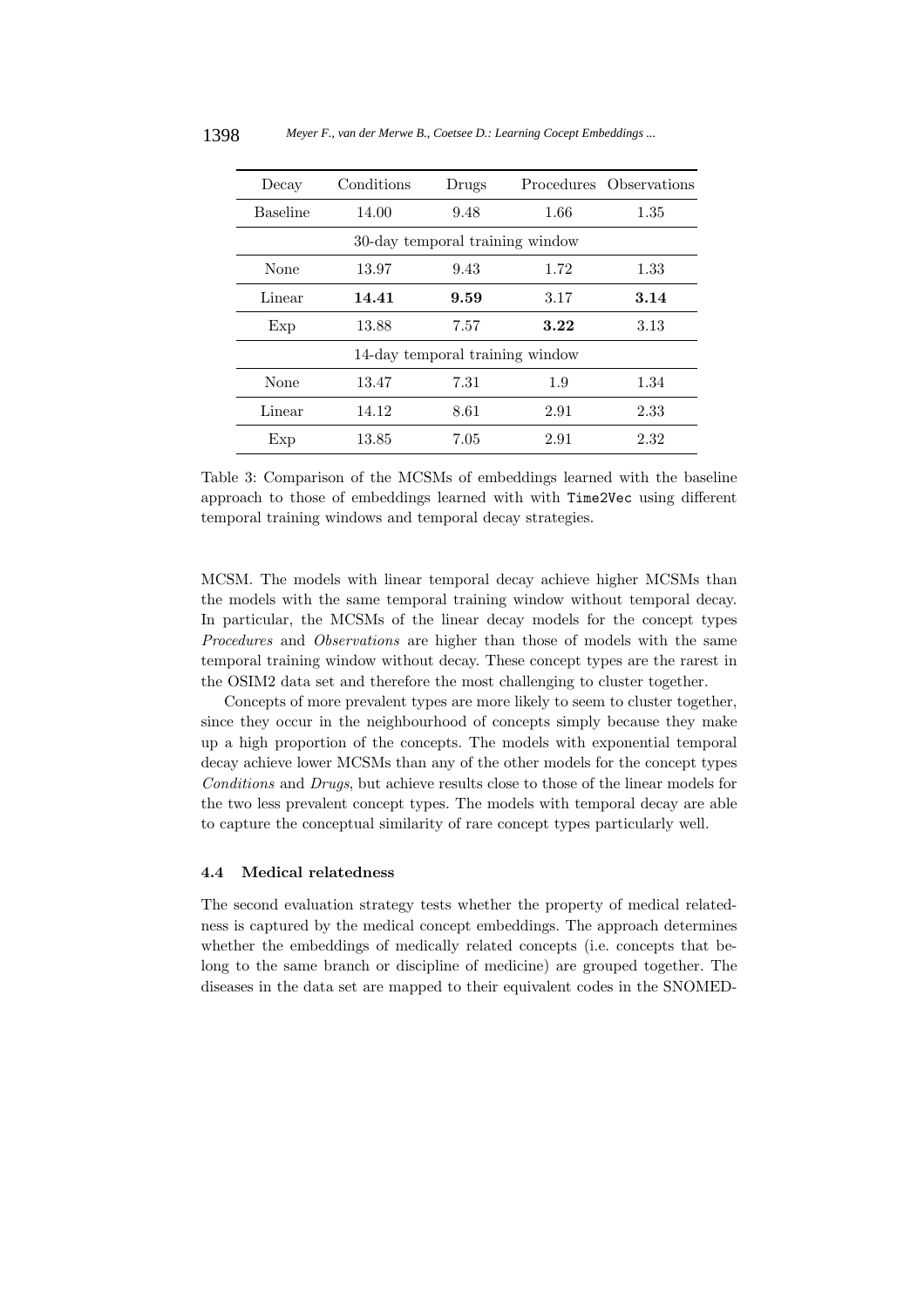| Closest neighbours of Asthma                                       | (Asthma) |
|--------------------------------------------------------------------|----------|
| IgE-mediated allergic asthma (Lung disease due to external agents) | 0.96091  |
| Exacerbation of asthma (Asthma)                                    | 0.959216 |
| Cough (Miscellaneous mental health disorders)                      | 0.955143 |
| Asthma with status asthmaticus (Asthma)                            | 0.95311  |
| Montelukast (None)                                                 | 0.950272 |
| Bronchospasm (Other upper respiratory disease)                     | 0.949745 |
| Disorder of respiratory system (Other lower respiratory disease)   | 0.948517 |
| Intrinsic asthma without status asthmaticus (None)                 | 0.948444 |
| Budesonide (None)                                                  | 0.947301 |
| Extrinsic asthma with status asthmaticus (None)                    | 0.947129 |

Table 4: The single-level CCS categories and cosine similarities of the 10 closest neighbours of Asthma in the embedding space.

CT<sup>5</sup> terminology with the OHDSI vocabularies. The SMONED-CT codes are then mapped to their equivalent ICD-9-CM codes using the mapping provided by the U.S. National Library of Medicine<sup>6</sup>. The ICD-9-CM codes are grouped into categories by the CCS<sup>7</sup> classification system, which provides single-level and multi-level groupings of all the ICD-9-CM diseases. The medical relatedness property is evaluated by taking advantage of three of these groupings: the singlelevel grouping and the first two levels of the multi-level grouping. The single-level grouping classifies the ICD-9-CM codes of diseases into 285 mutually exclusive categories, while the multi-level grouping classifies the codes into a hierarchical classification system in which each level further subdivides the preceding levels into more specific categories of diseases.

Choi et al. proposed the Medical Relatedness Measure (MRM) to quantitatively evaluate this characteristic for a set of medical concept embeddings [Choi et al. 2016a]. The structure of the MRM is the same as that of the MCSM, but the MRM uses a classification of medical relatedness instead of a classification of medical concept types. The MRM of a set of medical concepts V with respect to a disease grouping  $G$ , parameterised by a neighbourhood size k is defined as

$$
MRM(V, G, k) = \frac{1}{|V(G)|} \sum_{v \in V(G)} \sum_{i=1}^{k} \frac{1_G(v(i))}{\log_2(i+1)},
$$
\n(13)

where  $V(G) \subset V$  is the set of medical concepts which can be mapped to ICD-9-CM codes,  $v(i)$  denotes the *i*th closest neighbour of the medical concept  $v$  in

 $^5$ http://www.snomed.org/snomed-ct $^6$ https://www.nlm.nih.gov/research/umls/mapping\_projects/snomedct\_to\_icd9cm\_reimburse.html

 $7$  https://www.hcup-us.ahrq.gov/toolssoftware/ccs/ccsfactsheet.jsp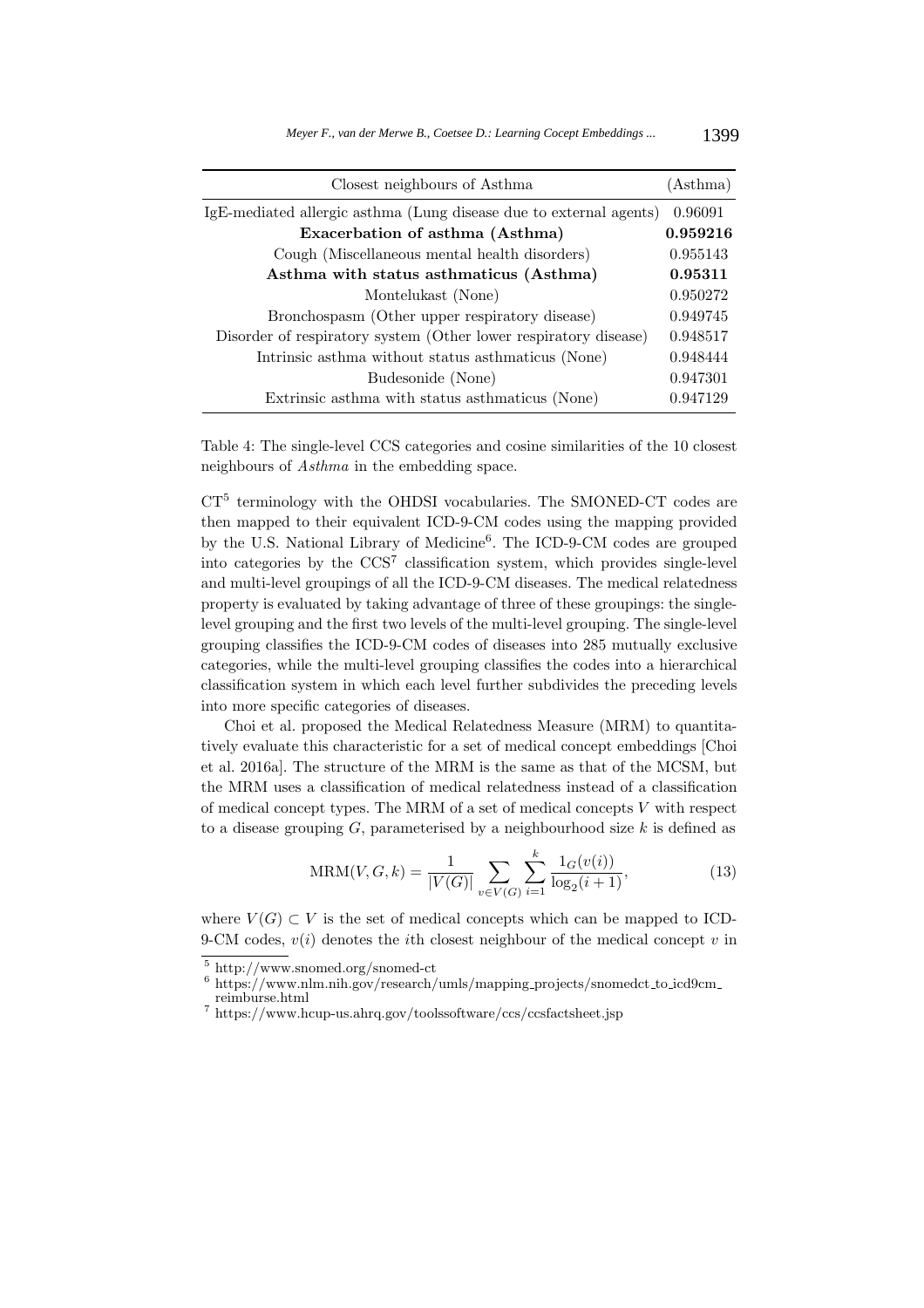| Decay                           |      | Single-level Multi-level 1 Multi-level 2 |      |  |  |  |
|---------------------------------|------|------------------------------------------|------|--|--|--|
| <b>Baseline</b>                 | 0.88 |                                          | 1.58 |  |  |  |
| 30-day temporal training window |      |                                          |      |  |  |  |
| None                            | 0.90 | 2.82                                     | 1.62 |  |  |  |
| Linear                          | 1.78 | 3.91                                     | 2.82 |  |  |  |
| Exponential                     | 1.63 | 3.79                                     | 2.7  |  |  |  |
| 14-day temporal training window |      |                                          |      |  |  |  |
| None                            | 0.85 | 2.76                                     | 1.56 |  |  |  |
| Linear                          | 1.48 | 3.69                                     | 2.53 |  |  |  |
| Exponential                     | 1.4  | 3.55                                     | 2.42 |  |  |  |

Table 5: Comparison of the MRMs of embeddings learned with the baseline approach to those of embeddings learned with with Time2Vec using different temporal training windows and temporal decay strategies.

the embeddings and  $1_T$  is an indicator function which is 1 if the concept  $v(i)$  is in the same group as  $v$  according to  $G$  and 0 otherwise.

The MRM tests whether the embeddings close to the embedding for a disease tend to be for diseases that are medically related. The MRM of a set of medical concept embeddings with respect to a disease grouping G is defined as the average of this measure over all the diseases. A higher MRM for a grouping indicates that embeddings for medically related diseases tend to cluster together and that medical relatedness is learned by the embeddings.

Table 4 demonstrates how the measure is computed. The medical concept Asthma is in the more general Asthma category according to the CCS singlelevel disease grouping. The closest neighbours of the concept in the embedding space are used to compute the MRM, with the neighbours in the same category contributing to the measure. The MRMs of different sets of embeddings are compared in Table 5.

Table 5 compares the same embeddings as Table 3. The model with linear decay in the 30-day temporal training window achieves the highest MRM for all three of the groupings under consideration. Interestingly, the results almost mirror the conceptual similarity results. The models with no temporal decay do not perform better than the baseline approach with regard to the MRM, but the addition of temporal decay does lead to increasing MRMs. The models with temporal decay, both linear and exponential, achieve significantly higher MRMs than the models with no temporal decay for all of the groupings. The linear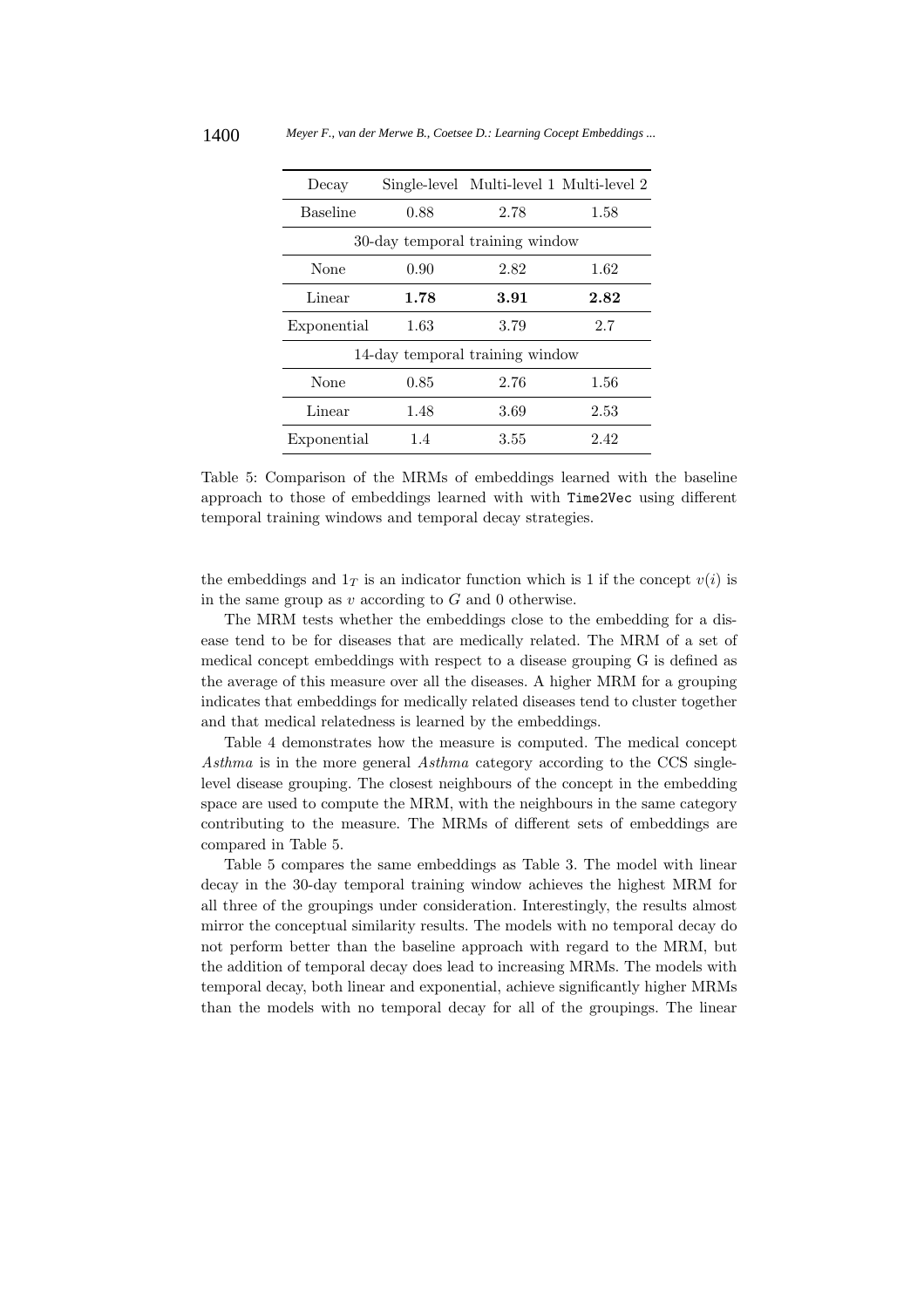decay models narrowly outperform the exponential decay models with the same temporal training windows for each of the groupings. The models with temporal decay are better able to capture the medical relatedness of concepts.

# **5 Conclusion and Future Work**

This paper investigated the use of word embedding techniques to learn concept embeddings in domains other than natural language processing. We proposed Time2Vec, a model designed specifically to learn concept embeddings from temporal data. The model modifies the skip-gram architecture of Word2Vec to incorporate the factor of time by defining the training window on the time between events and having the importance assigned to co-occurrences decay according to the time between events.

The model was applied to a synthetic medical data set to obtain medical concept embeddings. The learned embeddings were evaluated using an existing methodological framework that evaluates how effectively a set of embeddings capture the medical properties of concepts. The results showed that just introducing a temporal training window did not improve the quality of the medical concept embeddings. However, the addition of temporal decay within the temporal training window, particularly linear decay, improved the model's ability to capture the medical properties in the embeddings. The results reveal the underlying temporal characteristics of the data.

The models using a 30-day temporal training window with temporal decay achieve the best performance among all the sets of embeddings. This shows that the events occurring within 15 days of each other are relevant, but that that the importance of these co-occurrences decrease as the events occur further apart. This is a property of the medical data and the way that the strength of the temporal relationship between medical events decays over time.

In the future, the proposed model should be applied to real medical data and other types of temporal data to further evaluate the modifications proposed by this paper. Other domains in which Time2Vec can be tested include entertainment media (using viewing histories) and personal finance (using payment histories). The ideal temporal training window size and temporal decay type should also be investigated for new domains. There are also other ways to incorporate the factor of time into the learning algorithm that might improve performance: The training window can be further modified (e.g. predicting only in one direction) and the temporal decay can be incorporated into other word embedding architectures (e.g. the continuous bag-of-words model of Word2Vec). Finally, the implementation of Time2Vec revealed new computational challenges and the usability of the package would benefit from improvements to the runtime complexity of the feature extraction algorithm.